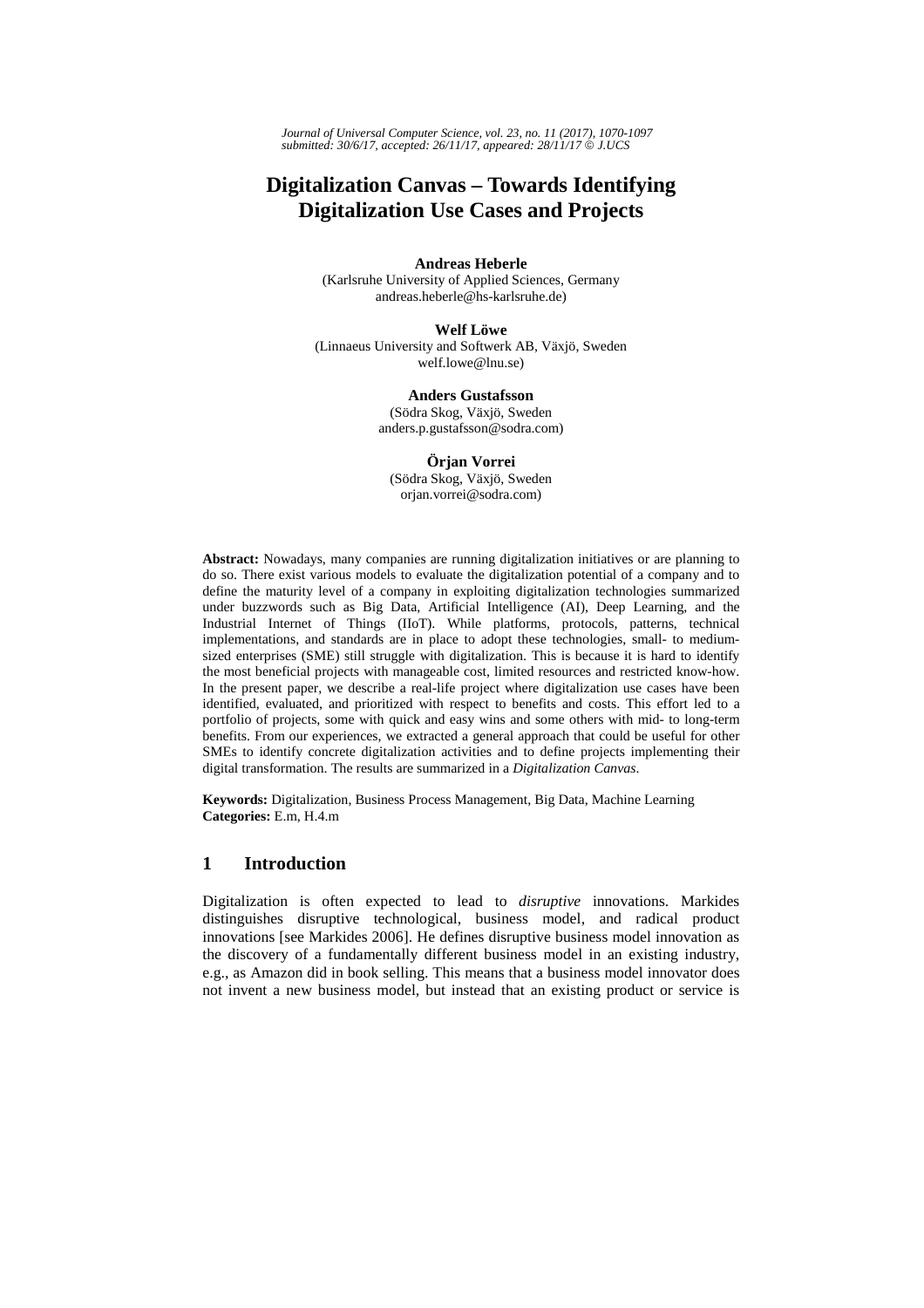redefined. Radical product or service innovations create products that are new to the world, e.g., mobile phones and drones establishing new devices, or Facebook establishing social media. They change value propositions and consumer behavior in major ways. Such innovations are disruptive to existing businesses and allow for improvements through automation and optimization, as well as for new business models. Usually, digitalization in SMEs does not lead to disruptive innovations and disruptive business models cannot be applied one-to-one on SMEs. But considering the principles and analyzing the business models of Uber, Facebook and co. can be useful to identify opportunities and new options for an SME's existing business.

However, companies—especially small- to medium-sized ones—face a lot of more fundamental and basic challenges on their digital transformation path. New competitors in their current business, new technologies, and new business models lead to many and often big changes on the existing business processes. This changes the structures, the roles and the required know-how, affects the people in the organization, and requires careful change management. Companies can measure their digital maturity with models like Digital Maturity Model – University of St. Gallen [see Back and Berghaus 2016] but when it comes to the concrete implementation of digitalization, they struggle with many questions:

- What to digitalize, which technologies to use?
- What to do first, how to do it and then how to proceed?
- Which changes in the organization are needed with respect to skills and roles?

Gartner distinguishes between digitization and digitalization: "Digitization is the process of changing from analogue to digital form", [Gartner 2017a]. "Digitalization is the use of digital technologies to improve the existing business model and create new revenue and value adding opportunities", [Gartner 2017b].

Digitization is required for successful digitalization to implement or to support business processes by software: Obviously, improved and new business models rely heavily on automated processes managing large user groups at low transaction costs and with as little human interaction as possible. Business Process Management (BPM) requires data and communication of data to be digital, in order to avoid media gaps, e.g., if a document is sent by fax and has to be digitized before it can be processed further. For many years, automation and software-controlled processes have constituted an essential part of BPM in companies in, e.g., the finance, manufacturing or logistics industry. With the new technologies there is a huge potential for improvements and higher automation levels. In short, business strategies and processes drive digitization that possibly impacts the entire value chain. It improves existing business processes and creates new business models and opportunities. We thus recommend a *top-down* approach to create a portfolio of digitalization projects.

On the other hand, available data sources and the technologies to exploit them open up new business opportunities which business strategists did not anticipate. Data is considered to be the new oil for the industry. Users consume services from companies and provide their data instead of paying. For instance, Facebook or Google provide their services for free, but users pay with their private information. With the new digitalization technologies, e.g., (I)IoT, more and more data is collected. On these data sources, machine learning and artificial intelligence are applied to learn,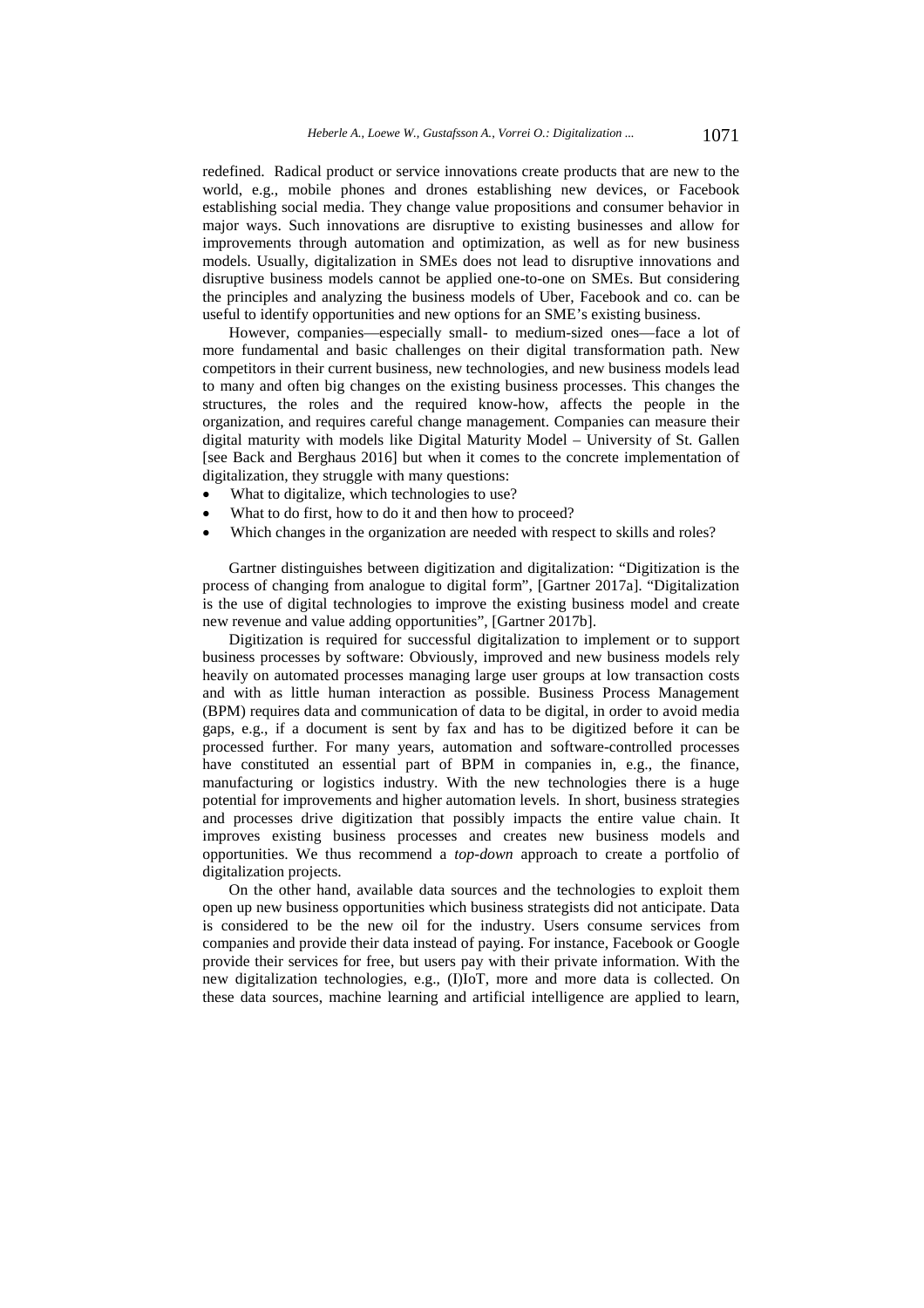predict and estimate future situations, e.g., the behavior of a customer or the volume of a business, or to create recommendations for the business. Data is also used to automate activities that have to date been performed by humans. For instance, AI software can decide in complex situations, learned on earlier similar situations. So, data collection and data usage will become or already have become an essential driver in businesses. It is actually the driver for both digitization and digitalization. Therefore, successful digitalization initiatives should also have digitalization technologies as drivers. We thus recommend a *bottom-up* approach in parallel to the top-down approach for creating digitalization projects.

The present paper describes a hands-on approach to support SMEs from the identification of digital use cases to the definition of a portfolio of short-, mid-, and long-term digitalization projects. Section [2] sets the scene by introducing prerequisites and drivers of top-down and bottom-up approaches to digitalization. Section [3] describes our digitalization project with a real-life customer and section [4] summarizes the experiences and lessons learned form this case. The suggested and conducted approach does not focus on specific aspects of Industry 4.0 or manufacturing in smart factories. It can be adapted to different industries and might give companies a guideline to do the first steps of the digital transformation before hiring consulting companies for high daily rates. Such a generalization is suggested in Section [5]. Section [6] discusses related work. Section [7] concludes the paper.

## **2 Approaches to Digitalization**

Digitalization supports a company's vision and strategy. If these are not clearly defined, it will be the first activity to clarify the digital vision with senior management and business experts.

Digitalization affects the entire value chain of a company. So, each process and all the sub-processes are candidates for improvements or adaptations. The knowledge about processes, their weaknesses and opportunities are in the head of the different experts of the company. Some parts of the value chain are under full control of the company and so might be adapted without consideration of other actors. Nevertheless, especially the interaction with other actors has a large potential for improvements, e.g., optimizing the information flow or aligning the processes. Moreover, the interfaces to supplier processes are interesting. Here it is crucial how much influence a company has on its suppliers and what contracts exist. For example, car manufacturers determine the interaction with their suppliers and so are able to dictate interfaces and standards.

There are two principle approaches to digitalization:

- *Top down*: What is the current business model? How can digitalization add to and optimize the business model and its implementation? What is the benefit for the company?
- *Bottom up*: What are the current processes? How can digitalization optimize these processes? Which data sources are available? What insights can be derived from this data today or in the future? Can we further improve our processes? Which data analyses are therefore needed?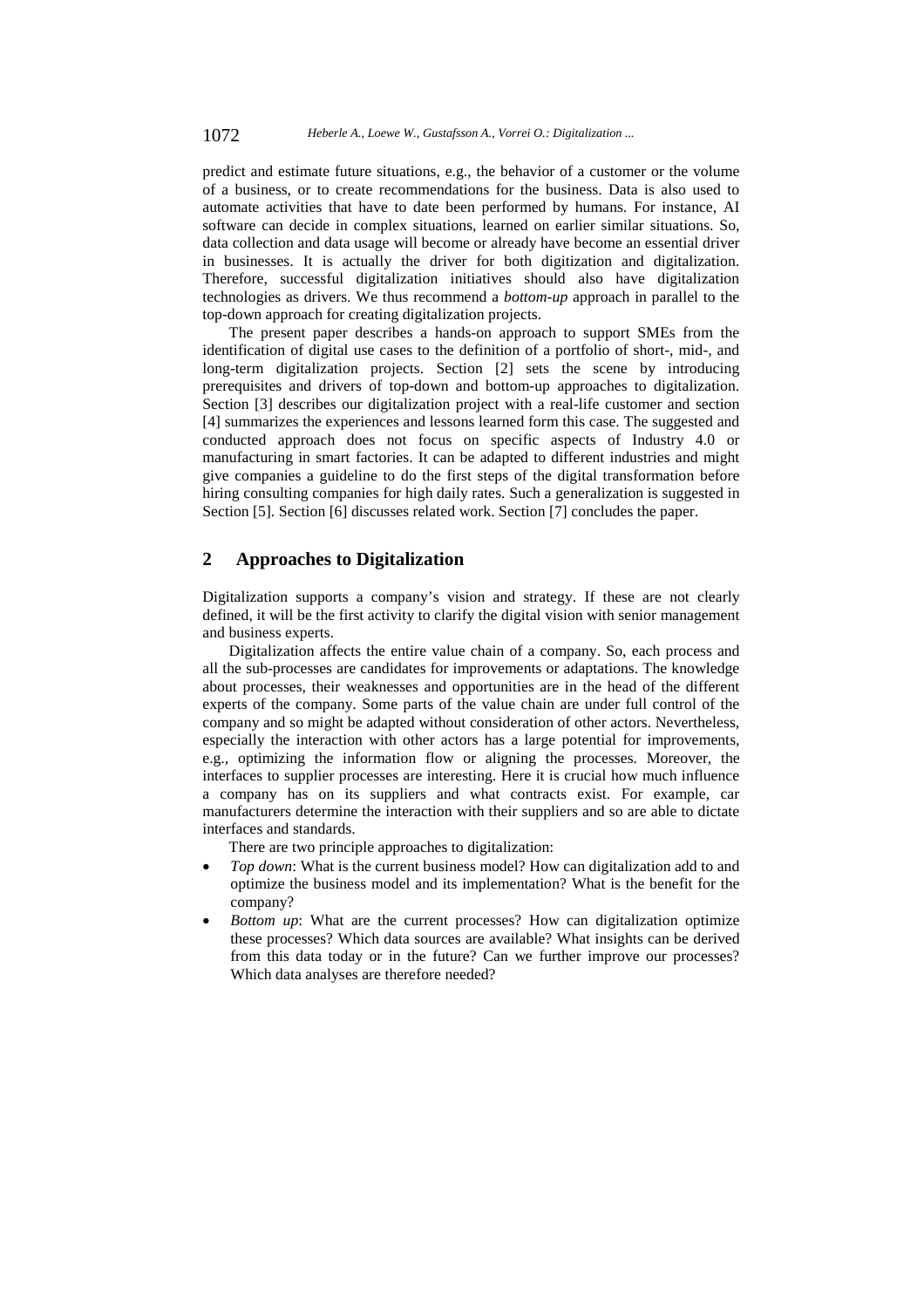The top-down approach has the advantage that disruptive changes are possible.

The disadvantage is that projects changing a business model are usually very big and too abstract to get started. The bottom-up approach identifies the low-hanging fruits. In addition, it creates awareness, understanding and readiness of the organization. But a big organizational change or bigger changes to the business model are not possible. Therefore, from our point of view, a combined approach is useful.

## **2.1 Digitization as a Prerequisite for Digitalization**

Any digitalization approach has to cover digitization first. Digitization facilitates the availability of digital data and pushes automation of business processes. This allows controlling processes by software and enhances the collection of data. Media gaps are eliminated, users are integrated into the process, and software or machines replace manual activities. Implementing automatic activities makes transparent what data is needed in order to do so. Active BPM establishes a continuous improvement process and so drives optimization. Activities will further be automated, e.g., if it is technologically possible or the required data is available. Activities will even be implemented as a self-service for the user if the cost-benefit ratio is reasonable. In addition, faster and automated processes allow for new services or offerings, e.g., immediate decision on a loan request when the customer is in the office or online. Obviously, using digitalization technologies gives new opportunities for automation and optimization as well as for new services and business models. Digitization and BPM are not in the scope of the present paper; these concepts have been pushed for years. Nonetheless, many companies and businesses do not have BPM in place yet.

#### **2.2 New Business Models due to Digitalization (top down)**

In the last years, many new companies appeared and revolutionized existing, analogue businesses. Key aspects of the new business models are:

- Two-side markets with network effects and sharing of products, i.e. two large user groups are connected by software to share, e.g., apartments (*AirBnb*), cars (*Uber*), or even funding (*Kickstarter*)
- Products could be virtual, e.g., games, music, apps, or physical, e.g. shoes, clothes or washing machines
- Sales via virtual channels without regional market borders in contrast to, e.g., to physical grocery stores – allow for highly scalable business
- New monetization models: *Google* and *Facebook* provide their services for free and get paid by data, *Spotify* or *Dropbox* run a model with free service access and payment for extra features (freemium model), and *Netflix* offers a subscription model where the customers pay a fee to get access to the product.

Companies run market places (*Amazon*), offer them to other sellers and so provide hyper market places. Services are sold on demand, i.e., the customer buys access to the product and does not own it anymore (*Spotify*). *Apple* and *Google* have built up eco systems with products and services that bind customers to the company.

Although the principles and ideas cannot be applied in every market, disruptive innovations are a real threat for existing businesses and it is worth analyzing the principles behind to learn for ones own business. Actually, these new business models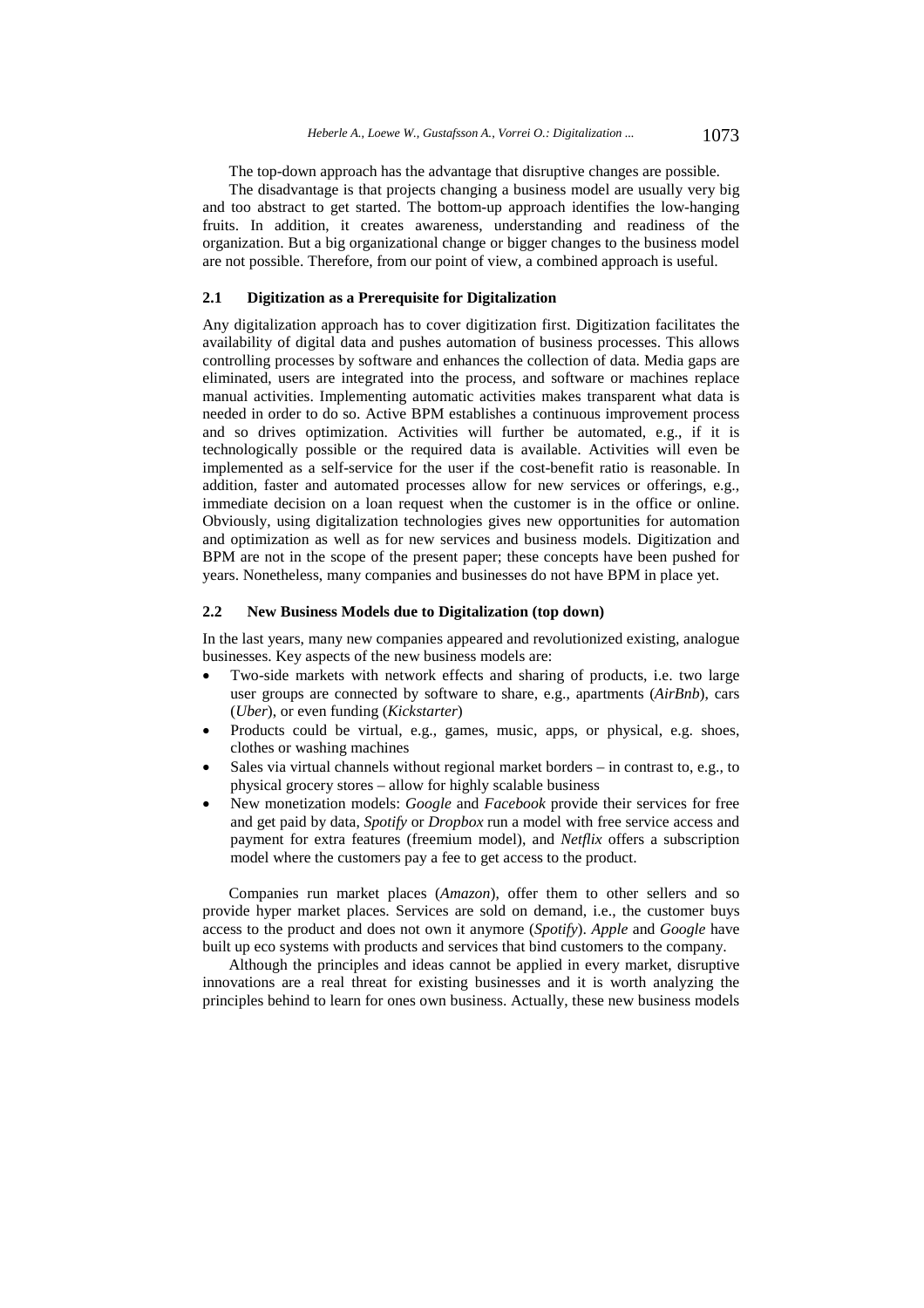inspired the business experts in our case study to develop new ideas for their own business.

#### **2.3 Data as a Key Resource in Digitalization (bottom up)**

Data is a key resource in digitalization. In every company, there exist many data sources. Not all of them contribute to value creation today, because the data is not collected, the data is not digitally available, or the data is collected but is not used. As memory is cheap, we recommend collecting data, even if the use is not clear today. Data privacy and protection regulations have to be obeyed while doing this.

Data sources can be categorized as follows:

- Data that is or could be collected from the execution of (automated) business processes, i.e., data that is used in business process management to optimize processes. For example, the average time needed for an activity or the execution of a complete business transaction, the number of faults, and much more.
- Data that is available in the different information technology (IT) systems of a company, e.g., in the customer relation or contract management system (CRM, CMS), and so on. Data related to customers is especially valuable.
- Events and data from (I)IoT, e.g., from smart devices or about machine usage, environment parameters etc.
- Data from external sources that have an impact on business processes and results, e.g., weather data, or social media data.

Business experts use data to enable or support business activities referred to as Business Intelligence (BI). For example, knowing the preferences of a customer allows for more specific offers. IT experts are looking at data from a systems perspective. This enables technical planning and optimizations, e.g., minimizing slack times and wastage. Predictive maintenance of products is another way of utilizing data in industry, e.g., applied to reduce maintenance costs of elevators (*ThyssenKrupp*) or heavy vehicles (*Volvo* and *Danfoss*).

### **2.4 New Technologies as an Enabler of Digitalization (bottom up)**

There exist several new technologies that are useful or even drive digitalization. They are the "usual suspects" that can be helpful for implementing a company's digital stories. A company's business and IT experts should be aware of these technology opportunities and their potential benefits.

There are numerous new devices and device improvements that should be considered including:

- Mobile devices for interaction with humans, i.e., smartphones and tablets
- Smart devices that produce/collect/process data: (I)IoT devices with sensors and communication features, drones, usage of Radio Frequency Identification (RFID) tags or Near Field Communication (NFC)
- Autonomous intelligent vehicles, drones, and robots
- Wearables: glasses (e.g., Microsoft's HoloLens, Google Glasses), smart watches and trackers
- Virtual and augmented Reality: e.g., Facebook's Oculus VR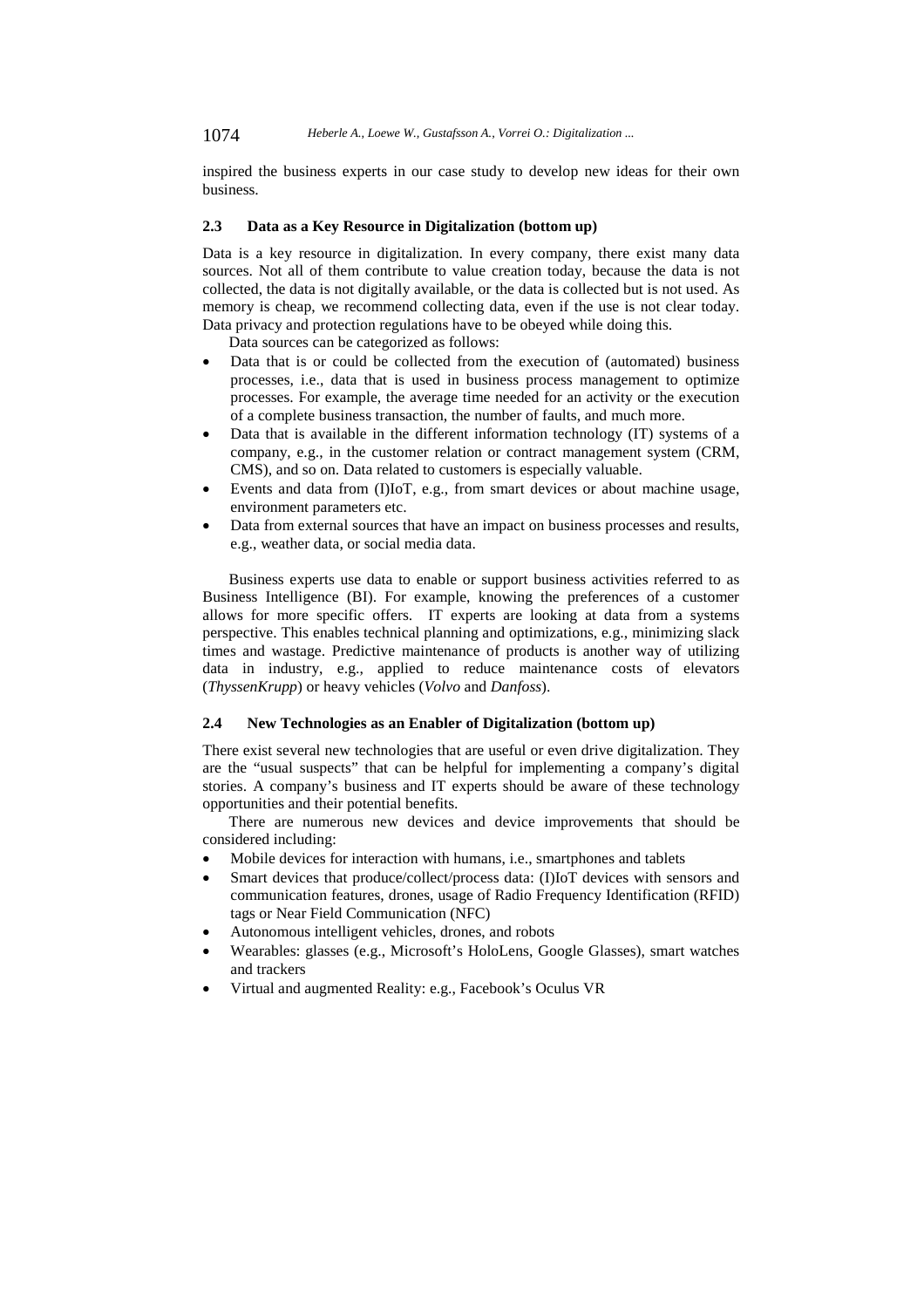3-D scanning and printingBig Data summarizes technologies for analyzing data sets and streams to gain knowledge about technical, scientific, sociological or economical phenomena. We distinguish data from information and knowledge. *Data* subsumes symbols, signals, bits & bytes, words, numbers, tokens, etc. *Information* is data interpreted in a context adding a meaning to data.

*Knowledge* is actionable information, i.e., insights that allow us to control processes and to give predictions. Machine learning and artificial intelligence used, e.g., in BI and predictive maintenance, is one way of automatically transforming data into knowledge.

What is considered *big* data lies in the eyes of the beholder and is a moving target. It refers to challenging quantities that go beyond the capability of humans and commonly used software tools, ranging from a few dozen terabytes  $(10^{12})$  to many petabytes  $(10^{15})$  today.

It is, however, not only the sheer *volume* that makes it challenging to transform big data into knowledge. Depending on the data sources, it could also be the data

- *variety*, i.e., the heterogeneity of data from different sources, which makes it hard to integrate and commonly process data from these sources,
- *velocity*, i.e., the rate at which data is generated, which forbids storing data and leaves only small time windows to process it,
- *validity* and *veracity*, i.e., how correct is the data and how trustworthy the data source,
- *value*, i.e., the questions whether it is possible at all to gain knowledge from data and whether this knowledge has indeed a business value.

Cloud computing is an underlying concept that provides scalable and potentially indefinite computing resources needed, e.g., for big data storage and processing. Actually, most contemporary software solutions are based on or rely on cloud services.

## **3 The Case Study**

Södra is Sweden's largest forest owner association with more than 50,000 forest owners as its members. Södra is also an international forest industry Group, with operations based on processing its members' forest raw material. In 2016, the wood volume was 15 million m³sub (cubic meters *s*olid volume *u*nder *b*ark), Södra's sales amounted to more than SEK 18 billion and the number of employees was approximately 3,600.

Södra's overall assignment from its owners is to promote the profitability of their forest estates by providing advice and support for responsible and sustainable forestry, and to contribute to a market-based rate of return on their forest products. Södra purposefully focuses on innovation to develop new products based on renewable wood raw material.

The wood from the owners' forest estates is processed in Södra's mills and becomes sawn and planed timber, interior wood products, biofuel and market pulp that is sold on the open market. Södra's three pulp mills generate surplus energy and the production is almost fossil-free. This energy is sold as bio-based products, such as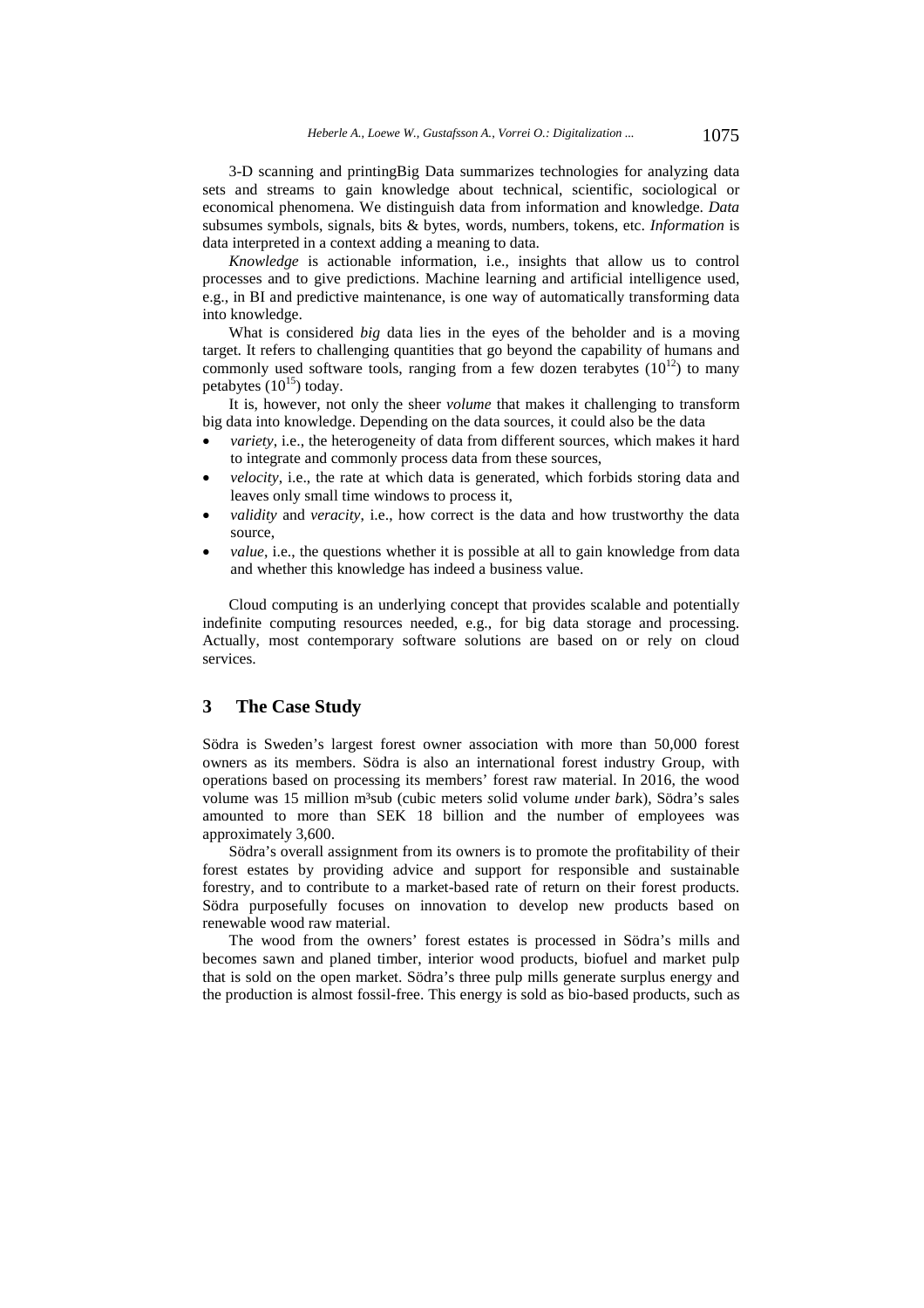green electricity and district heating. Södra has one of the largest sawmill operations in Sweden and is one of the biggest suppliers of softwood sulphate pulp to the European pulp market. Södra organizes its activities in three business areas:

- $\bullet$  Södra Skog<sup>1</sup>—where the case study documented in the present paper was conducted—supplies the Group's industries with forest products and offers forestry services.
- Södra Wood produces sawn timber, interior wood products and bioenergy.
- Södra Cell produces softwood sulphate pulp and textile pulp, supplies green energy from the mills.

Södra Skog contracts wood and provides forestry services such as harvesting, forest management plans, site preparation, selective plant material from own nurseries, planting, cleaning and forest-economic advisory services. Södra Skog's vision it to be the most digitalized company within the forestry sector.

#### **3.1 The Task**

Södra Skog had a need to explore what this vision really meant and how to implement this vision. In order to accomplish this Södra Skog started to collaborate with Linnaeus University<sup>2</sup>, which allowed investigating Södra Skog's digitalization challenges from a scientific perspective.

- Södra Skog has different questions and issues with respect to digitalization:
- Where do we stand in digitalization? How far have we come compared to others?
- Where do we have optimization potential?
- What has to be done to benefit from digitalization? In which order?
- Who can help us to implement the digitalization projects?

From these questions we derived the following tasks for the case study:

- Identify optimization potential in general and specifically with the focus on data.
- Provide an initial map of relevant data sources.
- List and assess the potential of concrete digitalization project ideas.

Obviously, both domain knowledge and digitization and digitalization experience is necessary to do such a project. This is an issue for an SME, because experts having both competences are hard to find. In our case, the person who worked on this project was an expert in software architecture and digitalization, but without knowledge in the forestry domain. Hence, domain knowledge had to be built up during the project. Initially, the following activities were planned:

- Perform interviews with Södra Skog experts.
- Discuss and align the results with management and business experts.
- Create an aligned map of relevant data sources and optimization opportunities.
- Define an initial project portfolio with prioritized and roughly estimated ideas.

l

<sup>&</sup>lt;sup>1</sup> Skog is Swedish for forest.

<sup>&</sup>lt;sup>2</sup> Andreas Heberle was the principle investigator of the study. He spent his sabbatical at Linnaeus University in the spring term 2017.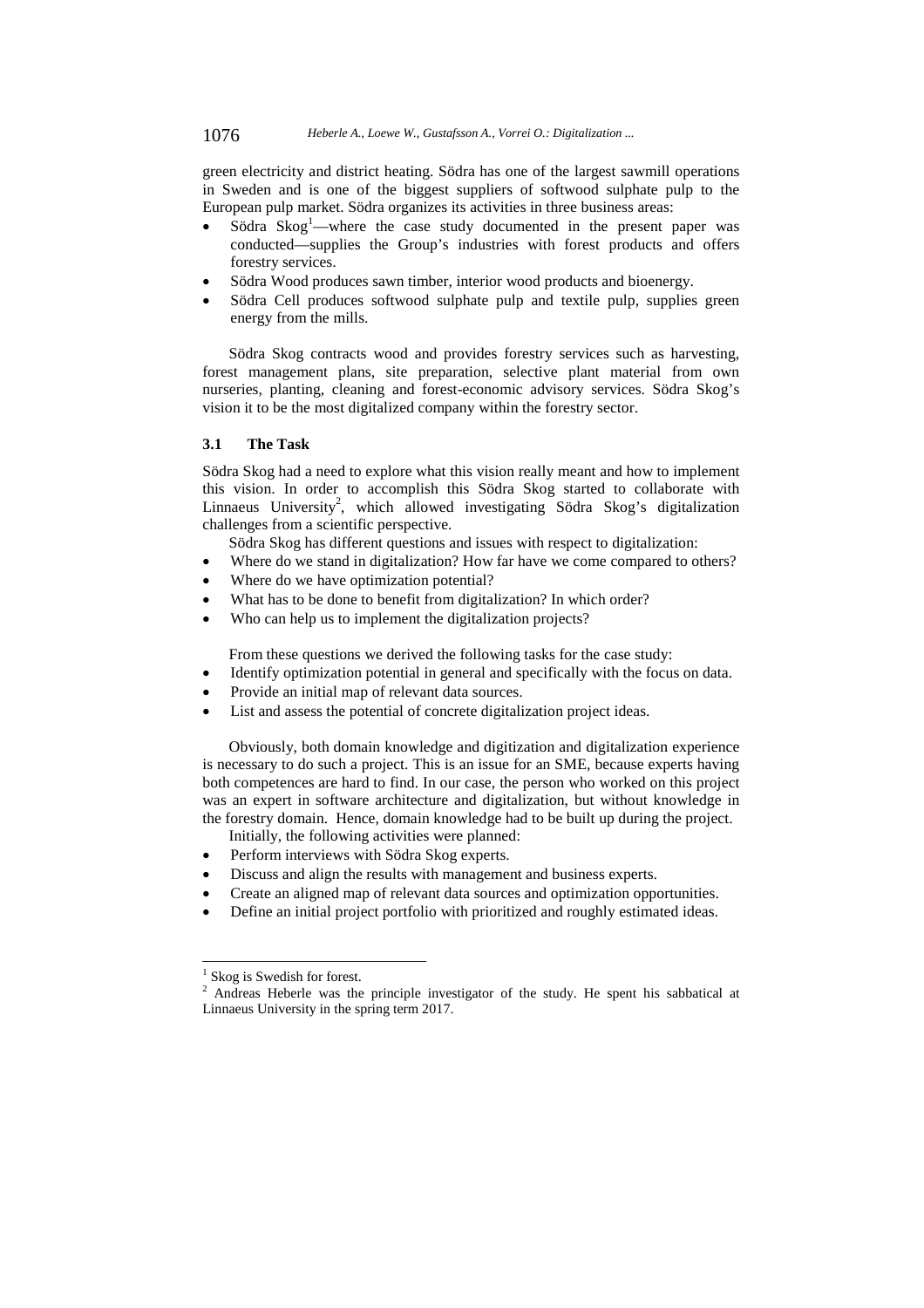The necessary domain knowledge was acquired along the way in discussions with the Södra Skog's domain experts.<sup>3</sup>

#### **3.2 The Approach**

In order to analyze all relevant aspects, experts from different units of operation within Södra had to be interviewed including managers, business experts, and IT experts. The interviews were specific to the interests and expertise of an expert. For instance, it does not make sense to ask a business expert about the technical details of the software or one should not ask IT experts about customer segmentation. Still the different perspectives became relevant during each interview and the interviewer had to bring in the respectively missing perspective(s). This means that a business expert has to become aware of technical options or technical aspects relevant in the own and other units and an IT expert has to become aware about the business context. Some experts are able to take various perspectives, but that is the exception rather than the rule. The interviews were performed in units along Södra Skog's value chain [see Figure 1].



*Figure 1: Value Chain of Södra Skog* 

*Business development* evaluates what the members, i.e., the forest owners, want/need and adjusts services and products to these needs. The *Sales* team is responsible for the direct interaction with the forest owners. Over 200 forestry inspectors consult owners and buy wood and sell Södra services. *Forestry planning* provides a plan how an owner's forest can be managed economically, e.g., when to seed plants or when to harvest wood. *Production* organizes activities in the forest (harvesting, thinning, forwarding) to fulfill the needs of the industry. External entrepreneurs that have contracts with Södra perform these activities in the forest. The *Transport* unit plans and organizes the delivery of the forest output to the industry sites again with support of external carriers. The production and transport groups together organize the delivery to the pulp and timber industries. *Bio fuel* is specific with respect to the product itself, e.g., it does not have a deadline to be processed but special machines are needed to chip and transport the wooden parts and the production processes. Thus, a separate group at Södra organizes production and transport of bio fuel raw material.

Additionally, experts from supporting units *Sustainability and Nature Conservation* and *Member Support* and experts responsible for important IT systems, such as CRM and geo information system (GIS) have been interviewed as well. An independent company provides the information hub  $SDC<sup>4</sup>$  for the Swedish forestry industry. SDC manages product data, data on stock movements and measurement data for timber, transport and biomass fuel transactions.

l

<sup>&</sup>lt;sup>3</sup> Anders Gustafsson was the major point of contact at Södra.

<sup>4</sup> Originally, SDC was the abbreviation of "Skogsbranschens Datacentral", Swedish for "Forestry industry's Data Hub". Today the name of the company is SDC without any meaning.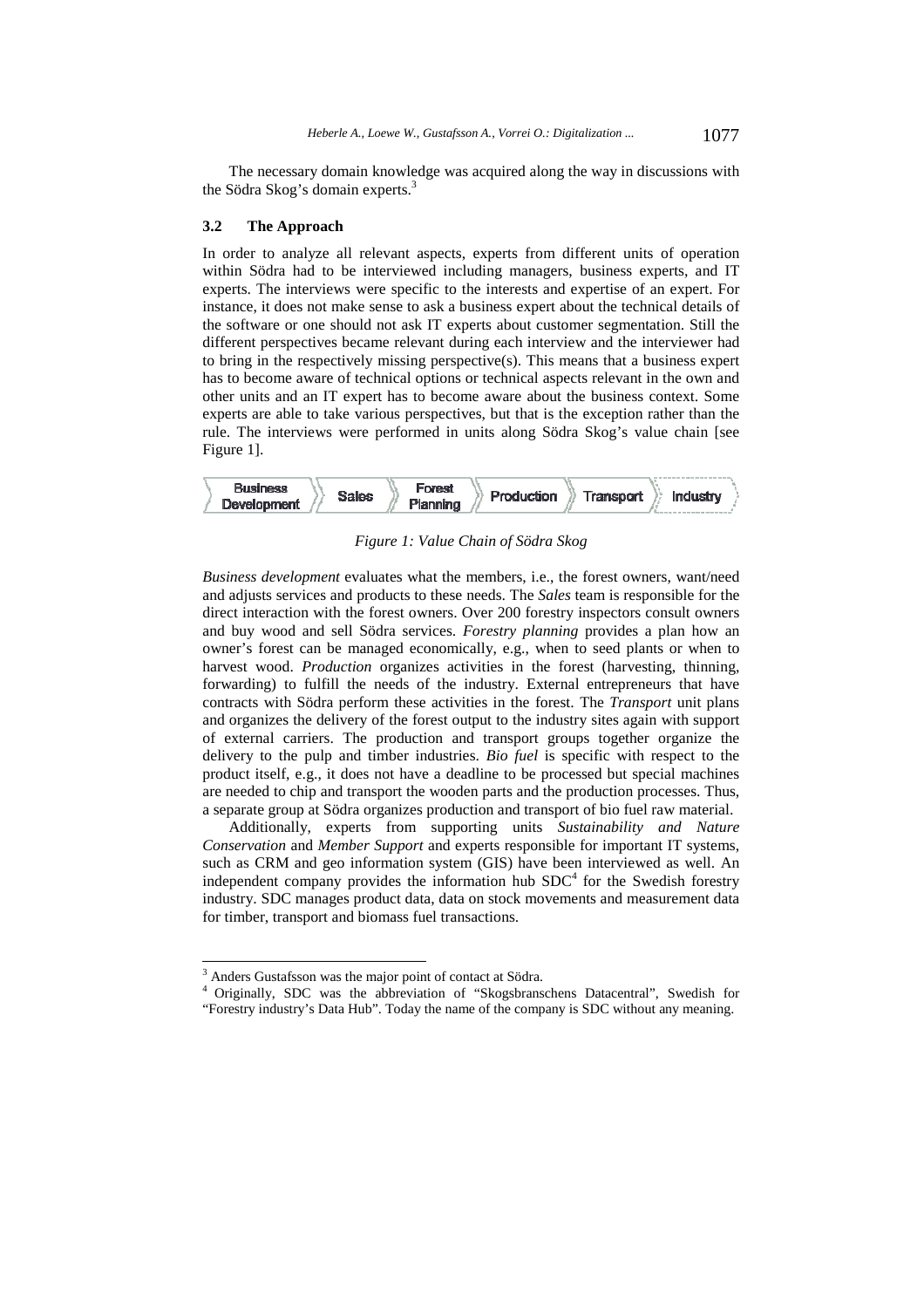### **3.3 Interviews based on a Digitalization Questionnaire**

In order to perform structured interviews, we defined a digitalization questionnaire upfront. With this questionnaire, we addressed the top-down and the bottom-up approaches to digitalization. Questions regarding the business potential are for people that are concerned with the various aspects of the company's business in their daily work. Questions on data sources are relevant for business experts and technicians. But they are detailed differently. For instance, a business expert was asked for data or information from users while an IT expert was asked for the systems that could provide such data. The third perspective is project portfolio management. Questions regarding this third perspective aim for the implementation of topics. This considers both benefit and effort. In fact, effort should be analyzed in more detail, e.g., regarding risk or required and available resources. Answers to questions in this third perspective are relevant for managers and project leads. Business experts have to provide the information on the business benefit and so make the expected benefit concrete, comparable and transparent.

The interviewer took care that all relevant questions were answered and that irrelevant questions were omitted in order to perform the interviews as efficient as possible. We started with interviews of two hours' length and scheduled additional meetings if necessary.

Below we discuss the questions related to the three perspectives. We do not claim the questionnaire to be complete and, depending on the target company, other questions might be useful, as well.

#### **3.3.1 Business Potential**

These questions support the top-down investigation of digitalization potential.

| <b>Question</b>                                                                                              | <b>Explanation</b>                                                                                                                                                                                                                                                                                                                                                                                                               |
|--------------------------------------------------------------------------------------------------------------|----------------------------------------------------------------------------------------------------------------------------------------------------------------------------------------------------------------------------------------------------------------------------------------------------------------------------------------------------------------------------------------------------------------------------------|
| What is your group's or your<br>personal vision in a digitalized<br>world?                                   | The vision of the group/area,<br>$\bullet$<br>The company's vision.<br>$\bullet$                                                                                                                                                                                                                                                                                                                                                 |
| Which concrete scenarios or use<br>cases would you like to be<br>implemented to digitalize your<br>business? | Specific scenarios in the persons circle<br>of influence.<br>Scenarios in other areas,<br>٠<br>Priorities.<br>٠                                                                                                                                                                                                                                                                                                                  |
| Which effect would you like to<br>achieve with the digitalization?                                           | Optimization, e.g.,<br>automating<br>٠<br>activities, decision support, or cost<br>reduction.<br>Risk Mitigation, e.g., by predictions of<br>expected output/revenue,<br>New services or products,<br>Value-adding services, e.g., the end user<br>gets additional information or workers<br>in the field know exactly how to do<br>something,<br>Improved planning by incorporating<br>weather information or better reporting. |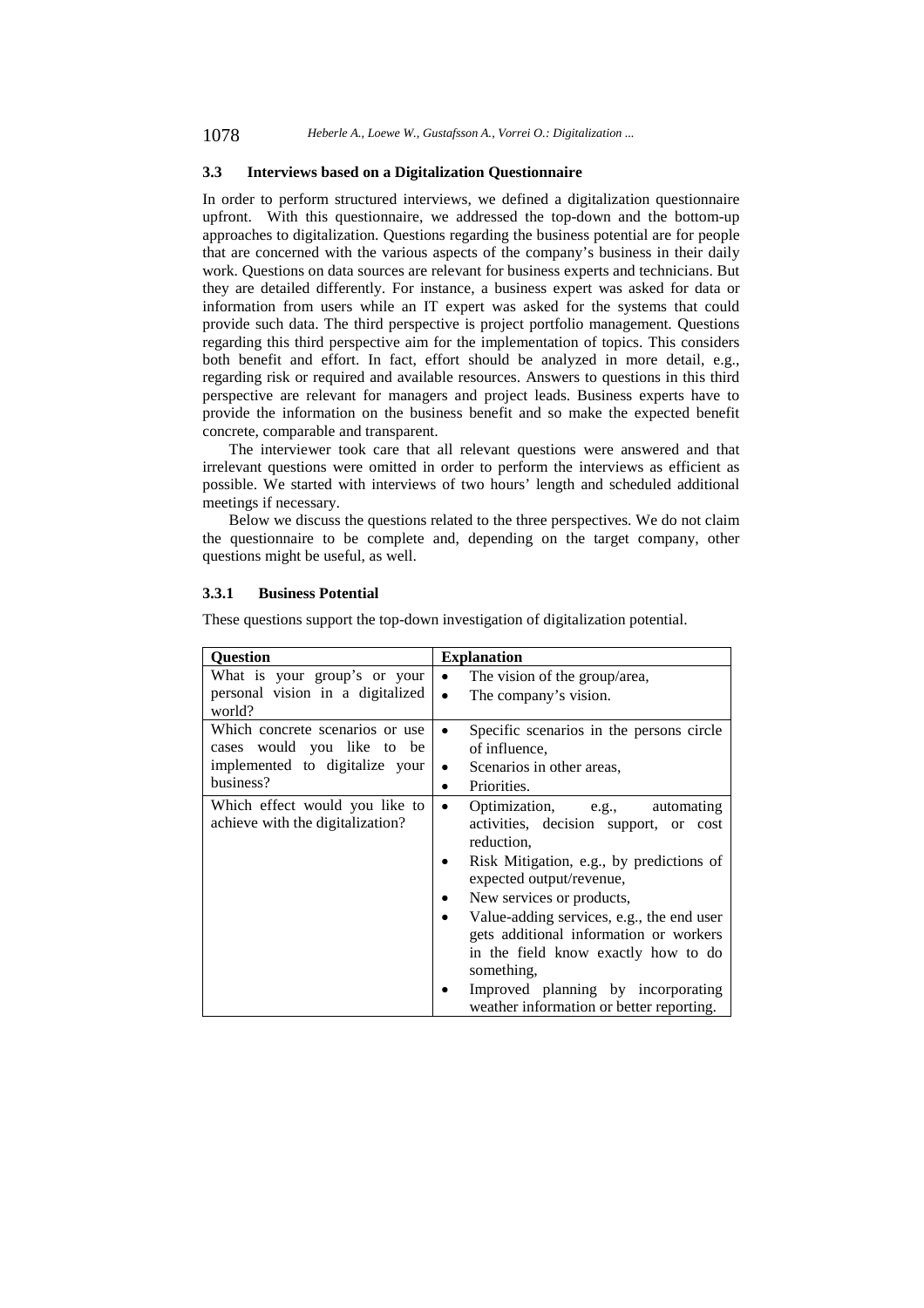| Which kind of digital support are<br>you thinking of?                                    | $\bullet$ | Implementation of a new business<br>function, e.g., calculating a credit risk,<br>Provisioning and visualization<br>- of<br>existing data in order to get a better<br>understanding.<br>Machine<br>learning,<br>for<br>e.g.,<br>recommendations or predictions. |
|------------------------------------------------------------------------------------------|-----------|-----------------------------------------------------------------------------------------------------------------------------------------------------------------------------------------------------------------------------------------------------------------|
| Who are the stakeholders having<br>benefit of the digital support?                       |           | Internal stakeholders,<br>External stakeholders, e.g., customers or<br>suppliers.                                                                                                                                                                               |
| Which data would you like to<br>have?<br>Which scenarios would you like<br>to implement? | ٠         | If you could wish, although you don't<br>know how to implement it.<br>Crazy ideas.                                                                                                                                                                              |

| Table 1: Questions to identify business potential |  |
|---------------------------------------------------|--|
|---------------------------------------------------|--|

## **3.3.2 Data Source Perspective**

The questions are supposed to reveal existing and unused, but valuable data sources. Amongst other aspects, the volume, variety, velocity, veracity/validity of data [see section 2] are considered. Business experts will answer these questions on a different level than IT experts: IT people talk about systems and integration of data sources while business people refer business entities.

Data privacy and protection are also very important. The Regulation (EU) 2016/679 of the European Parliament, coming into effect in 2018, states: "Noncompliance with an order by the supervisory authority [...] be subject to administrative fines up to 20 000 000 EUR, or in the case of an undertaking, up to 4 % of the total worldwide annual turnover of the preceding financial year, whichever is higher." (The European Parliament and the Council of the European Union, 2016).

| <b>Question</b>                      | <b>Explanation</b>                                 |
|--------------------------------------|----------------------------------------------------|
| Which data sources do you see in     | The following questions have to<br>be              |
| your area? Which are the most        | answered for each data source.                     |
| important ones?                      |                                                    |
| In which form is the data available? | Data Variety                                       |
|                                      | Digital form, e.g., an order represented<br>٠      |
|                                      | by a data set, an Excel sheet, a digital           |
|                                      | picture,                                           |
|                                      | Analogue, e.g., as an order form on<br>٠           |
|                                      | paper.                                             |
| Who is the data provider?            | An internal system or an expert group<br>٠         |
|                                      | in the company,                                    |
|                                      | An external system like a weather<br>$\bullet$     |
|                                      | forecast service or a GIS,                         |
|                                      | A user who collects the data maybe by<br>$\bullet$ |
|                                      | using a mobile device; a user who                  |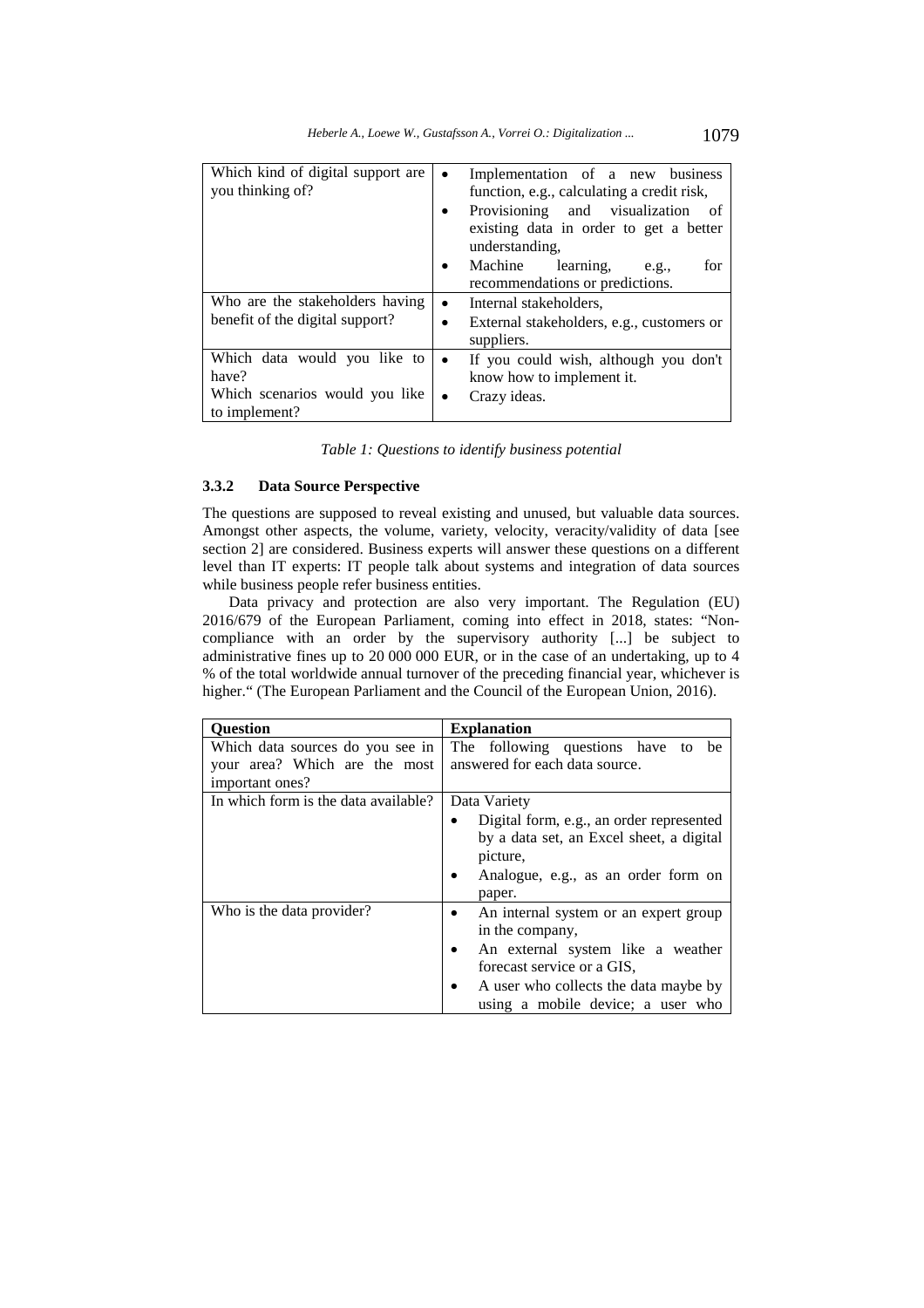|                                       | provides the data from additional                     |
|---------------------------------------|-------------------------------------------------------|
|                                       | sources, e.g., from a drone flight.                   |
| How is this data used today?          | The data is used by other systems,<br>$\bullet$       |
|                                       | The data is used or could be used to<br>$\bullet$     |
|                                       | support/enable activities in a business               |
|                                       | process,                                              |
|                                       | The data is not used at all.<br>٠                     |
| How can this data be accessed?        | An API or a system interface exists,<br>$\bullet$     |
|                                       | The data is stored in a database or data<br>$\bullet$ |
|                                       | warehouse.                                            |
|                                       | The data is currently not accessible.<br>$\bullet$    |
| Does the<br>data<br>source provide    | Personal data might have privacy<br>$\bullet$         |
| personal data? How will this data     | and processing<br>restrictions<br>might               |
| be processed?                         | require the admission of the person.                  |
|                                       | Processing might require<br>security<br>$\bullet$     |
|                                       | measures                                              |
| How is the validity of the data,      | Data Veracity/Validity                                |
| with<br>respect<br>to<br>correctness. |                                                       |
| consistency, and completeness? Is     |                                                       |
| the data always up-to-date?           |                                                       |
| What volume has the data?             | Data Volume                                           |
|                                       | How many Giga Bytes (estimations)?<br>$\bullet$       |
| How often is data from the source     | Data Velocity                                         |
| updated?                              | Data from transactions is collected and<br>$\bullet$  |
|                                       | updated<br>periodically<br>by<br>batch                |
|                                       | processing (pull),                                    |
|                                       | A transaction, e.g., cutting down a<br>$\bullet$      |
|                                       | stem, causes the immediate update of                  |
|                                       | the information (push),                               |
|                                       | A continuous stream of data, e.g.,<br>٠               |
|                                       | sensor data.                                          |
| there<br>compliance<br>Are<br>any     | Restrictions on specific user roles<br>$\bullet$      |
| requirements with respect to using    | Processes<br>$\bullet$                                |
| the data?                             | Documentation<br>$\bullet$                            |

#### **3.3.3 Project and Portfolio Management Perspective**

These questions allow for concrete planning and management of the various ideas. The goal is to have a prioritized project portfolio at the end. Several aspects determine the priority of an idea:

• The expected business value is estimated, as it is hard to determine the business value quantitatively without further analysis. Thus, we evaluate it with *high / medium / low.* Nevertheless, the business value should be analyzed in more detail to avoid spending money for rather optimistic business ideas.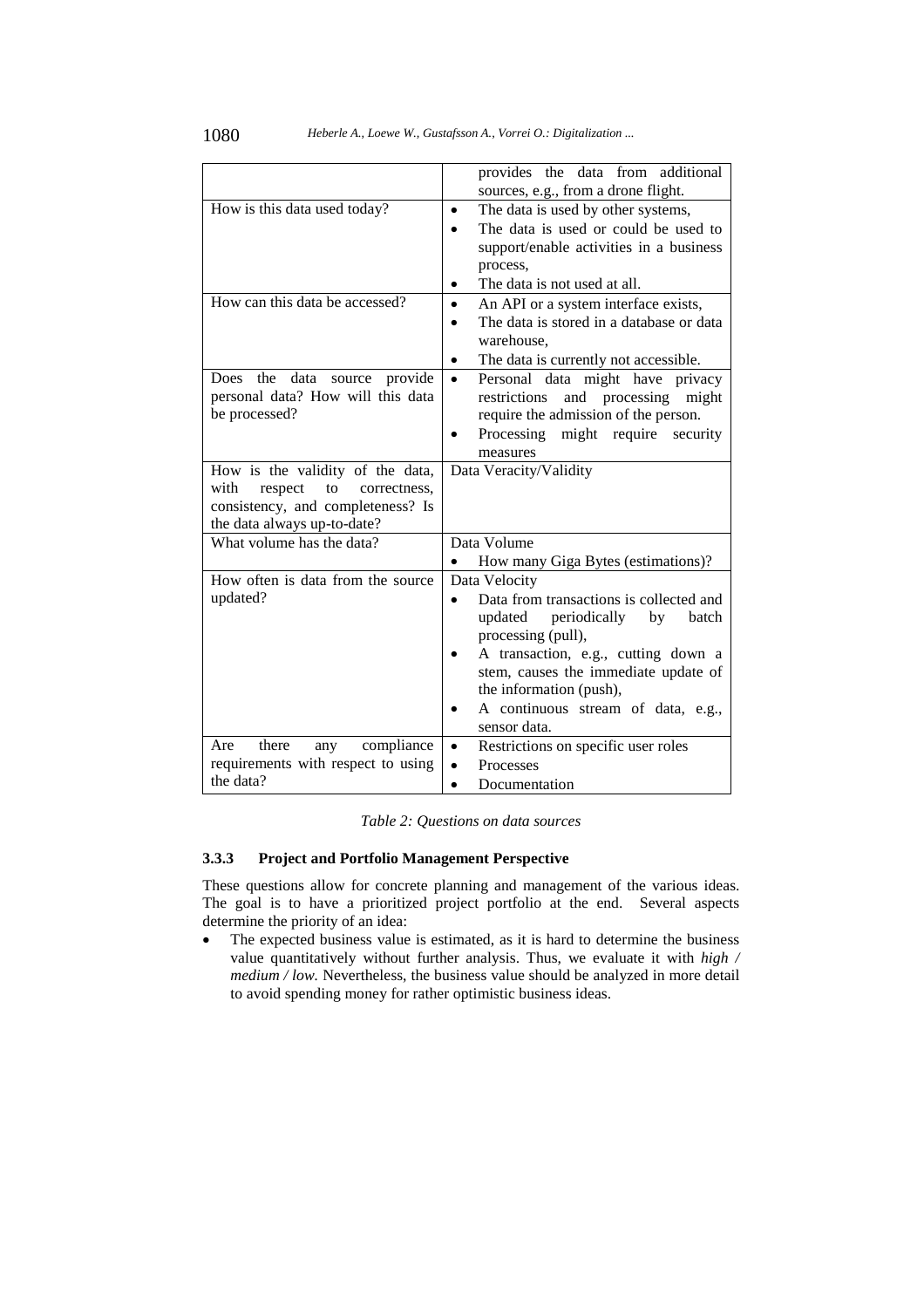- The effort needed to implement a story is, for a first assessment, estimated qualitatively as *high / medium / low*. The assessment has to take into account:
	- The complexity of the implementation, because high complexity introduces risk.
	- The availability of resources, which is especially important in digitalization, because there are lots of new technologies and it is not clear if resources with the specific knowhow are available in the company or have to be hired from the market.
	- Prerequisites, e.g., a supplier has to provide data digitally that is currently provided in a form on paper, or dependencies on other ideas and stories.

| <b>Question</b>                                 | <b>Explanation</b>                                                                |
|-------------------------------------------------|-----------------------------------------------------------------------------------|
| What is the expected benefit and<br>for whom?   | the<br>benefit<br>Can-<br>quantified?<br>be<br>Otherwise estimate high / medium / |
|                                                 | low.                                                                              |
| How expensive/complex is the<br>implementation? | Can the costs be quantified? Otherwise<br>٠<br>estimate high / medium / low.      |
| Is the required know-how for the                | If not, is the know-how available on the<br>$\bullet$                             |
| implementation available in-                    | market.                                                                           |
| house?                                          | What are the costs to hire experts?<br>٠                                          |
| What is the technical complexity                | Which systems are incorporated?<br>$\bullet$                                      |
| of the implementation?                          | Which technologies are required to<br>$\bullet$                                   |
|                                                 | implement the scenario?                                                           |
|                                                 | Which external services and products<br>are required?                             |
|                                                 | What is the impact on the overall                                                 |
|                                                 | architecture?                                                                     |
| What is the priority of the story?              | With consideration of cost and benefit.<br>$\bullet$                              |
| Does the story depend on other                  | Do we need to implement another story<br>$\bullet$                                |
| stories?                                        | first? For example, we need to tap a                                              |
|                                                 | data source before we can use the data                                            |
|                                                 | in another story.                                                                 |

*Table 3: Questions on project management aspects* 

## **3.4 The Results**

In the interviews, a lot of information and ideas surfaced. The interviewer questioned the statements of the experts, brought in their own ideas, structured and clarified the statements, and concretized digitalization aspects. To do so, the support of and the discussions with a client-internal information architect were helpful.

The interviews were standardized, following the digitalization questionnaire, and the results were documented with a standard scheme as well. The information collected was structured along the business units, highlighting *issues and pain points* of each unit, *optimization opportunities*, relevant *data sources*, and concrete digitalization *ideas*. Due to space restrictions, we just present a selection of the over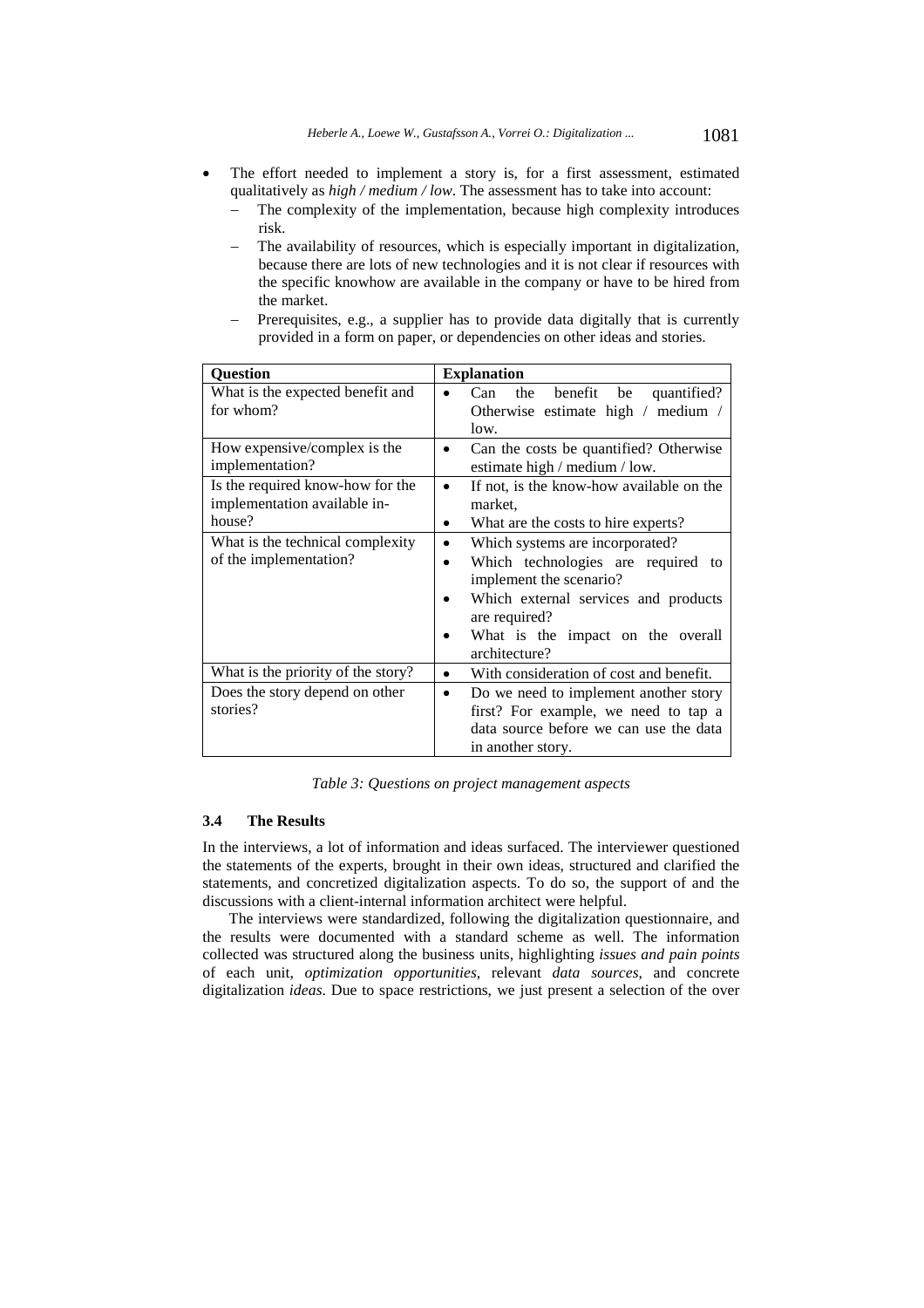1082 *Heberle A., Loewe W., Gustafsson A., Vorrei O.: Digitalization ...*

50 different ideas and omit some details. In addition, details of the business processes and the important IT systems have been discussed and analyzed, so that the interviewer was able to gain the necessary domain knowledge. Below we summarize the collected information for the respective units.

Although important, data privacy and protection was not in the focus of the interviews because the customers of Södra are also the owners of the company. Also the project took place in Sweden which has more relaxed data protection laws compared to, e.g., Germany.

#### **3.4.1 Business Development**

The business development department analyses regularly the needs of the forest owners.

| Issues and pain<br>points         | feel<br>well<br>informed<br>The<br>do<br>the<br>not<br>and<br>owners<br>outcome/revenue of a service diverts from the owners'<br>expectations.                                                                                                                                                                                                                                                                                                                                                                                                                                                                                                                                                                                                                                                                                                                                       |
|-----------------------------------|--------------------------------------------------------------------------------------------------------------------------------------------------------------------------------------------------------------------------------------------------------------------------------------------------------------------------------------------------------------------------------------------------------------------------------------------------------------------------------------------------------------------------------------------------------------------------------------------------------------------------------------------------------------------------------------------------------------------------------------------------------------------------------------------------------------------------------------------------------------------------------------|
|                                   | The owners have problems to get in touch with the Södra<br>experts, especially, with the forestry inspector.                                                                                                                                                                                                                                                                                                                                                                                                                                                                                                                                                                                                                                                                                                                                                                         |
| Optimizations and<br>improvements | Improving the information flow to the forest owners.<br>$\bullet$<br>The owners get informed on each terminated step in the<br>process.<br>Additional information on activities is available in the<br>web portal, e.g., when harvesters will start working at the<br>owner's property.<br>Improving the quality of information, e.g., giving better<br>predictions on expected volume output and residue.<br>Introducing a messenger to chat with Södra experts.<br>Products should be traceable from production to the industry.<br>Improving the availability of contact persons<br>Use asynchronous communication, e.g., by messenger, to<br>communicate with a forest inspector or other Södra<br>experts.<br>Enable the owners to find answers to their questions in the<br>web portal or by using bot technologies and machine<br>learning to answer questions automatically. |
| Data sources                      | The focus of the discussions was on products and services; data<br>sources have not been discussed.                                                                                                                                                                                                                                                                                                                                                                                                                                                                                                                                                                                                                                                                                                                                                                                  |
| <b>Ideas</b>                      | Improve information flow by a push messages and a chat<br>٠<br>function in the mobile app.<br>Provide relevant information on activities in various channels.<br>٠<br>Business Development is also thinking about new services,<br>$\bullet$<br>e.g., business scenario planning for owners to figure out the<br>financial consequences of different sales strategies for<br>products from their forest.                                                                                                                                                                                                                                                                                                                                                                                                                                                                             |

*Table 4: Information from the Business Development department*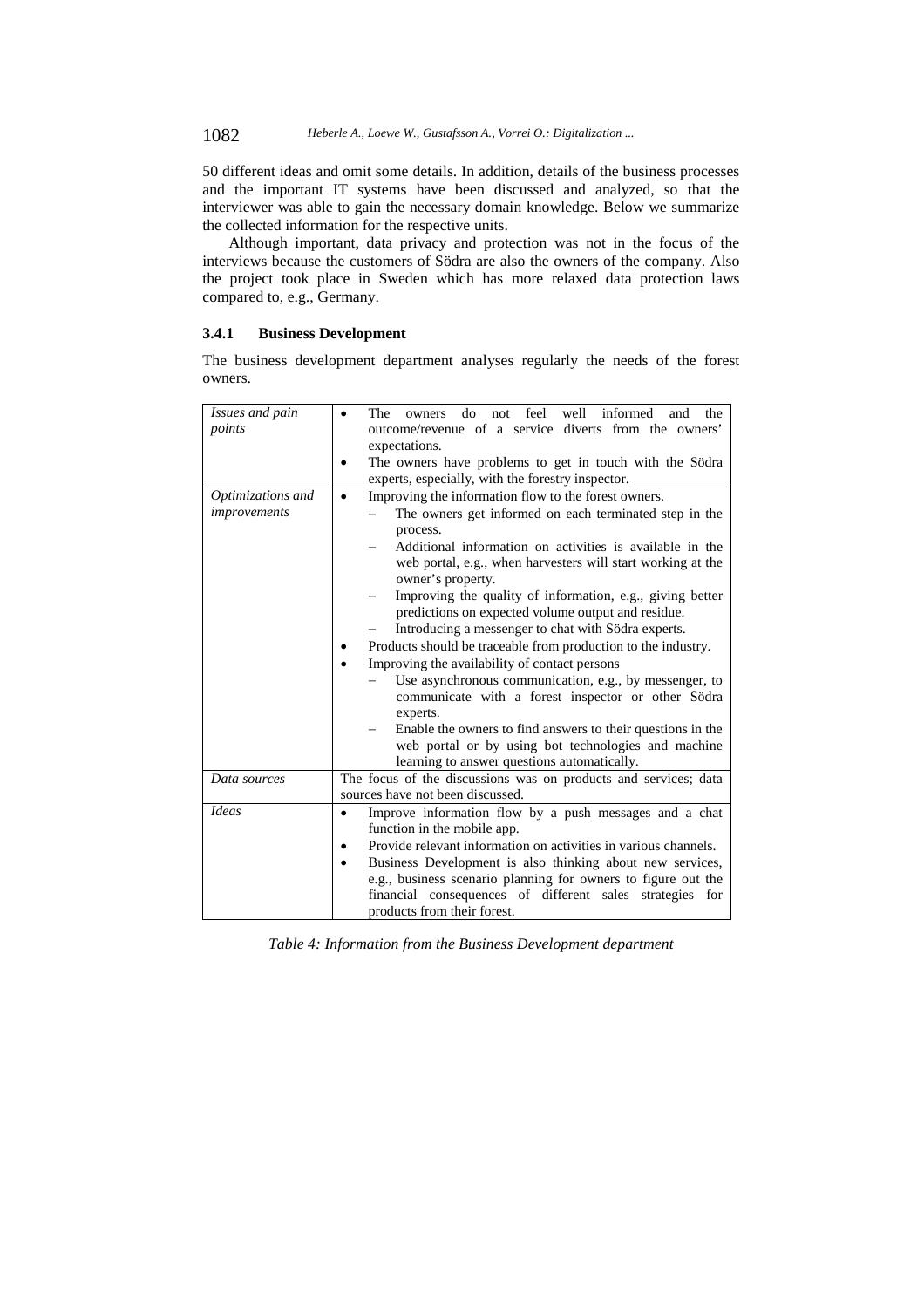## **3.4.2 Sales**

The sales people, the so-called inspectors, are the direct point of contact to the forest owners. They are consulting the owners and make the contracts to buy wood. A forestry inspector is responsible for about 200 members and thus needs very good tool support to operate efficiently.

| Issues and pain | Overlap of data sources, e.g., forestry plan and forest base   |
|-----------------|----------------------------------------------------------------|
| points          | data.                                                          |
|                 | Quality of data used for planning is low because data is       |
|                 | outdated or missing.                                           |
|                 | Digital support to improve the interaction with the            |
|                 | customer is lacking.                                           |
|                 | Market changing offerings of competitors, e.g., the wood       |
|                 | exchange market "Virkesbörsen".                                |
| Optimizations   | Analyze data to improve transparency, to quantify<br>$\bullet$ |
| and             | performance and to get a better understanding of issues.       |
| improvements    | Use machine learning to provide better predictions, e.g.,      |
|                 | on the situation in the forest.                                |
|                 | Replace manual activities of experts in the forest by          |
|                 | software.                                                      |
| Data sources    | Official registers of forest properties,                       |
|                 | Member register,                                               |
|                 | Forest inventory,                                              |
|                 | Forest plan,                                                   |
|                 | CRM system.                                                    |
| <b>Ideas</b>    | Analyze customer, stand and contract data to get a better      |
|                 | understanding of the forestry inspector's performance and      |
|                 | issues.                                                        |
|                 | Predict characteristics of new stands from surrounding,        |
|                 | already known, stands instead of visiting a spot.              |
|                 | Combine data on work orders and contracts with                 |
|                 | information from satellite images to improve data quality      |
|                 | and check predictions.                                         |
|                 | A long-term goal is building an ecosystem for forestry         |
|                 | stakeholders, comparable<br>Apple's or<br>to<br>Google's       |
|                 | ecosystems.                                                    |

*Table 5: Information from the Sales department* 

## **3.4.3 Forest Planning**

Forest planning is the link between sales and production. The experts provide plans that advise the forest owners how to manage their forest. The plans are updated periodically and the forest owner pays for this service.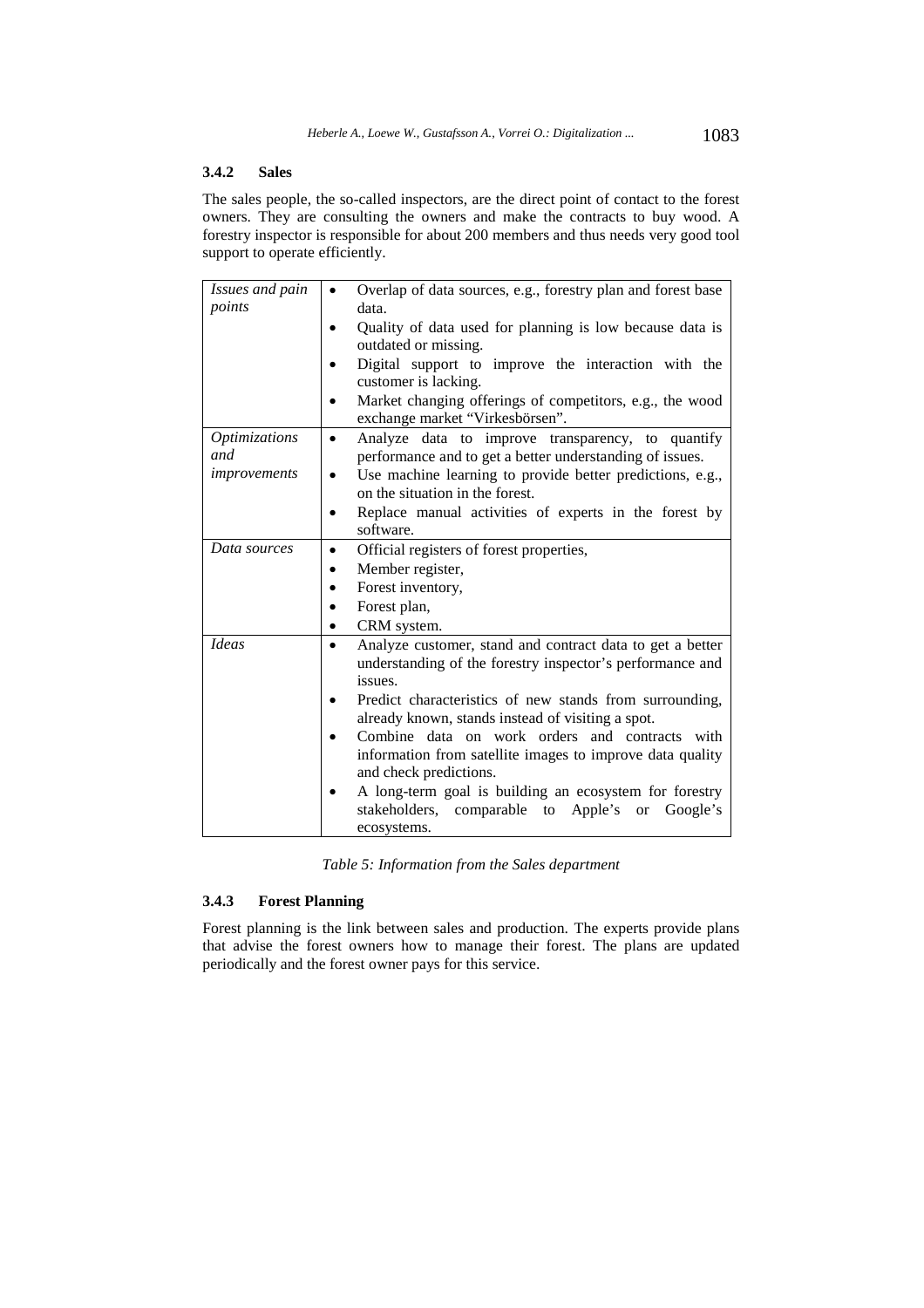| Issues and pain   | Quality of the forest data.                                                           |
|-------------------|---------------------------------------------------------------------------------------|
| points            | Sensor data is too old,                                                               |
|                   | Data is missing, because not all updates are integrated,                              |
|                   | Too many manual updates of data.                                                      |
| Optimizations and | Bringing together different, already existing, data sources, e.g.,<br>٠               |
| improvements      | aerial images and laser images.                                                       |
|                   | Predict characteristics of forest stands from already known<br>stands being close to. |
| Data sources      | Experts in the forest provide information every 10 years for the                      |
|                   | new plans.                                                                            |
|                   | Government systems for aerial images and maps.                                        |
|                   | Satellite images.                                                                     |
|                   | Laser images (available from 2009–12).                                                |
|                   | Drone images (not yet available).<br>٠                                                |
| <b>Ideas</b>      | Provide self-services for the member to update the forestry                           |
|                   | plan or document certification activities.                                            |
|                   | Bring together different data sources to get up-to-date                               |
|                   | information in forestry plans.                                                        |
|                   | Predict characteristics of new stands from surrounding, already                       |
|                   | known, stands instead of visiting a spot.                                             |

*Table 6: Information from the Forest Planning department* 

### **3.4.4 Production**

Production planning is driven by the sells of the owners (i.e. volume available in stocks at the road) and the needs of the industry.

|                      | Planning is done manually with map support and manual look up  |
|----------------------|----------------------------------------------------------------|
|                      | in other systems.                                              |
|                      | A lot of data is collected, but not used, e.g., to optimize    |
|                      | harvesting quality or to improve planning.                     |
| <i>Optimizations</i> | Predict the volume and the quality of a stand more accurately. |
| and                  | Automate planning and integrate production more tightly in the |
| improvements         | overall process. This means, implementing a pull model where   |
|                      | industry needs determine the production.                       |
|                      | Reduce production cost.                                        |
| Data sources         | Production data from the machines monitoring of production and |
|                      | operation,                                                     |
|                      | Price and length needs from the industry,                      |
|                      | Contracts provided by the forestry inspectors,                 |
|                      | Geographic Data from GIS,                                      |
|                      | SDC.                                                           |
| <b>Ideas</b>         | Analyze the effect of different machine types to the output    |
|                      | volume and costs in an area.                                   |
|                      | Analyze the quality of the different entrepreneurs.            |

*Table 7: Information from the Production department*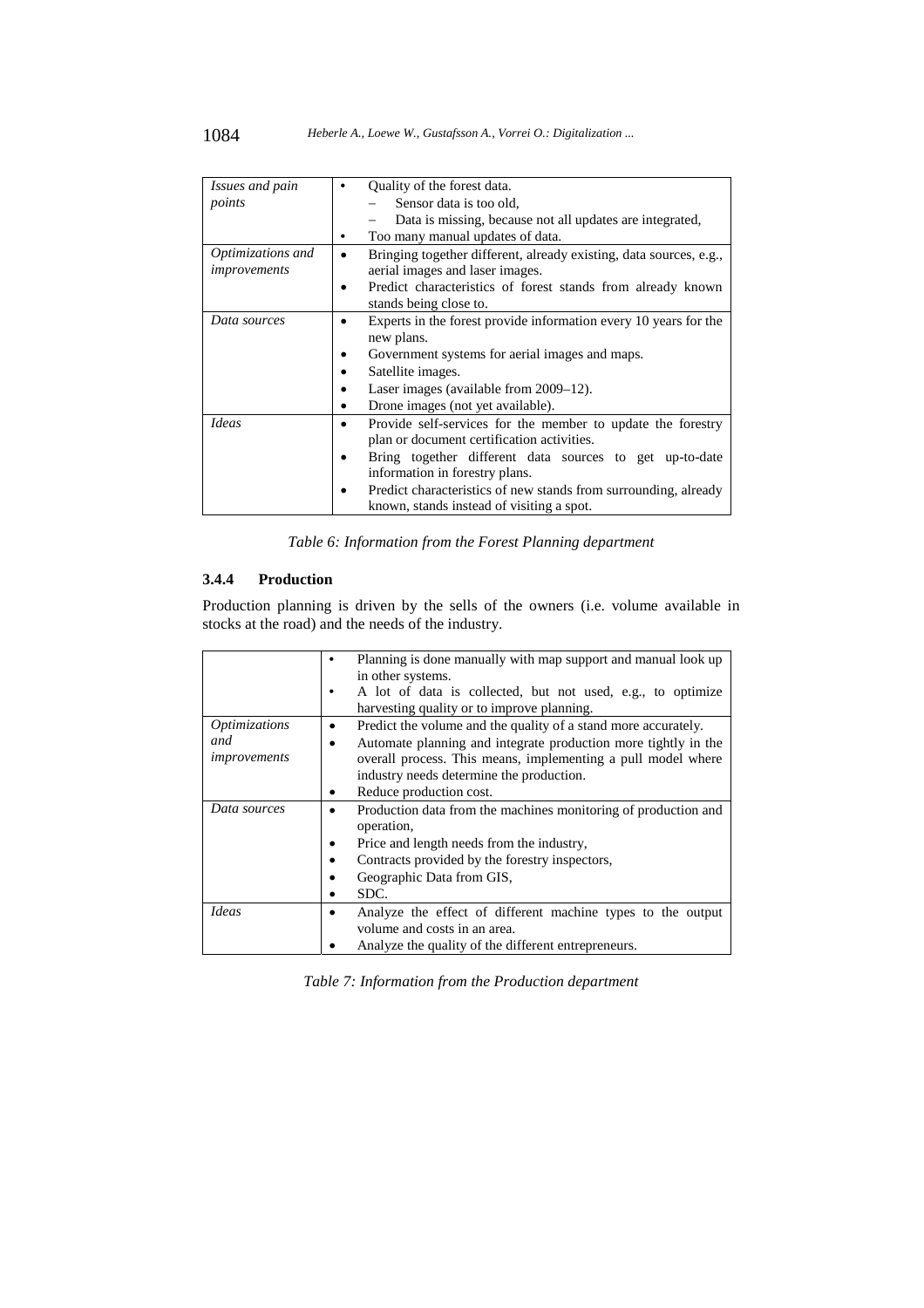### **3.4.5 Transport**

Transportation is one big cost driver. The different materials, stems of different species and residues, require different transports and are processed by different factories. Transportation planning optimizes cost per cubic meter and kilometer and is constrained by industry needs of stock level, cutting time of the timber (no longer than 6 weeks ago) as well as transport capacities of the carriers and available storage at the factories. An external optimization tool supports transportation planning.

| Issues and pain      | Industry and production planning are not really connected.<br>٠          |
|----------------------|--------------------------------------------------------------------------|
| points               | Industry pulls while production pushes, but pulls do not                 |
|                      | initiate production activities directly.                                 |
|                      | Master planning is done in Excel manually.                               |
|                      | There exists accurate information on the harvested stocks.               |
|                      | However, when collecting and transporting the different                  |
|                      | stocks, this detailed information is lost. It is impossible to           |
|                      | keep track of each stock outputs from the forest to                      |
|                      | production.                                                              |
|                      | Cost cannot be related to transport orders in sufficient                 |
|                      | quality because entrepreneurs are allowed to trade                       |
|                      | transport jobs between each other, which is<br>not                       |
|                      | documented in the transport management system.                           |
| <b>Optimizations</b> | Automate planning activities.<br>$\bullet$                               |
| and                  | Analyze the quality of the current planning to get a better<br>$\bullet$ |
| improvements         | understanding of issues.                                                 |
|                      | Introduce a pull model where industry needs drive the<br>$\bullet$       |
|                      | production and the transports.                                           |
| Data sources         | Industry needs, weekly adjustments are possible.<br>$\bullet$            |
|                      | Production output.                                                       |
|                      | Carriers and their contracts, e.g., volume.                              |
|                      | Geo data, e.g., roads, sites, areas, carrier locations, etc.             |
|                      | The transport team is supported by a system to plan and                  |
|                      | control transports, an optimization tool that supports planning,         |
|                      | the carrier management system and the central data hub SDC.              |
| <b>Ideas</b>         | Use existing data on harvested volume to crosscheck stock<br>$\bullet$   |
|                      | level information.                                                       |
|                      | Analyze transport cost and volume output in more detail                  |
|                      | to get insights in the quality of transportation.                        |
|                      | Optimize flow plans in transport based on actual data                    |
|                      | instead of historical data.                                              |

*Table 8: Information from the Transport department* 

## **3.4.6 Bio Fuel**

Beside wood, Södra also delivers residues from harvesting and by-products from industry, e.g., saw dust, to bio fuel producers. This is a special kind of production and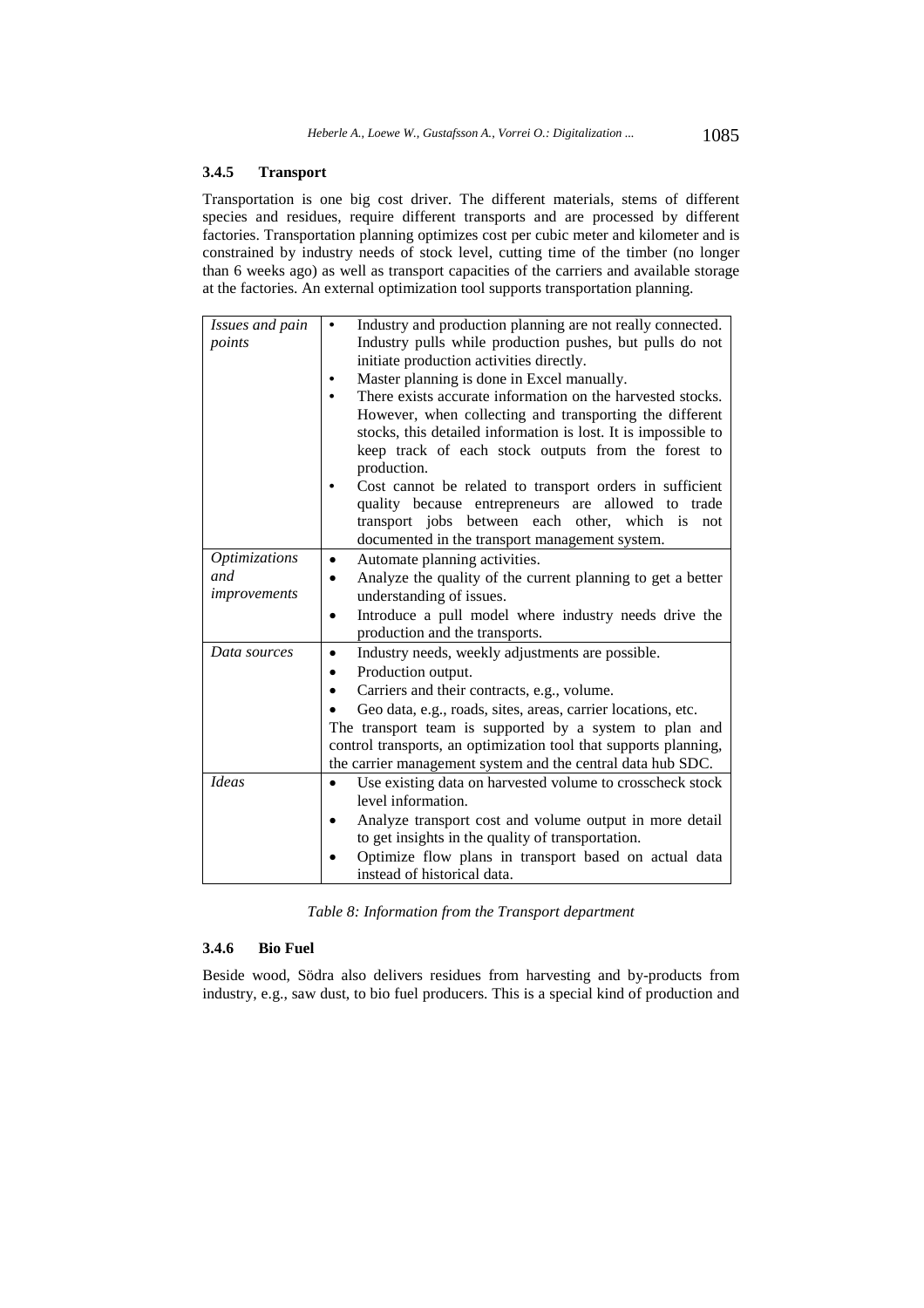transport, but planned and managed by a separate team with different processes. The process is driven by weekly orders from the industry. The products are measured in different units, e.g., volume or load, but at the end, the factories pay for the energy content in MWh. Some customers order a specific tree species on a specific daytime. The price of diesel has an impact on the prices the industry customers pay.

| Issues and pain<br>points          | Södra has a price risk with respect to uncertain energy<br>٠<br>content of bio fuel.                                         |
|------------------------------------|------------------------------------------------------------------------------------------------------------------------------|
|                                    | The calculation of the energy content takes some time so<br>that Södra has to plan with inaccurate data.                     |
|                                    | Industry customers are not connected to the central data<br>hub so that measuring has to be done separately.                 |
|                                    | Weather and other external factors have short-term impact<br>on demand and supply.                                           |
| <i><b>Optimizations</b></i><br>and | for drivers<br>support<br>Better measurement tool<br>and<br>customers.                                                       |
| improvements                       | Optimized planning and supply by predicting<br>the customer demand over the year, e.g., before and<br>after Easter holidays, |
|                                    | the output of sawmills,<br>the output from the forest based on harvested volume,<br>and                                      |
|                                    | the energy content based on attributes of production<br>and historical data.                                                 |
|                                    | Automate planning activities.                                                                                                |
| Data sources                       | Customer needs.                                                                                                              |
|                                    | Estimated output of industry by-products and residue<br>volume in stocks.                                                    |
|                                    | The bio fuel team is supported by a system to plan and control                                                               |
|                                    | transports, the carrier management system, and the central data                                                              |
|                                    | hub SDC.                                                                                                                     |
| <b>Ideas</b>                       | Analyze historical bio fuel orders to find patterns with                                                                     |
|                                    | respect to time, e.g., winter/summer, holidays, or weather.                                                                  |
|                                    | Use historical data to predict customer demand in energy,                                                                    |
|                                    | expected energy output of forest bio fuel, output of<br>sawmills and energy content of bio fuel.                             |
|                                    | Use existing data on harvested volume to crosscheck stock                                                                    |
|                                    | level information.                                                                                                           |

*Table 9: Information from the Bio Fuel department* 

#### **3.4.7 Member Service**

Member Service answers member questions regarding administration and forest. Most of them are money related. Only eight employees deal with about 25,000 phone calls and 15,000 contacts by email or via the portal.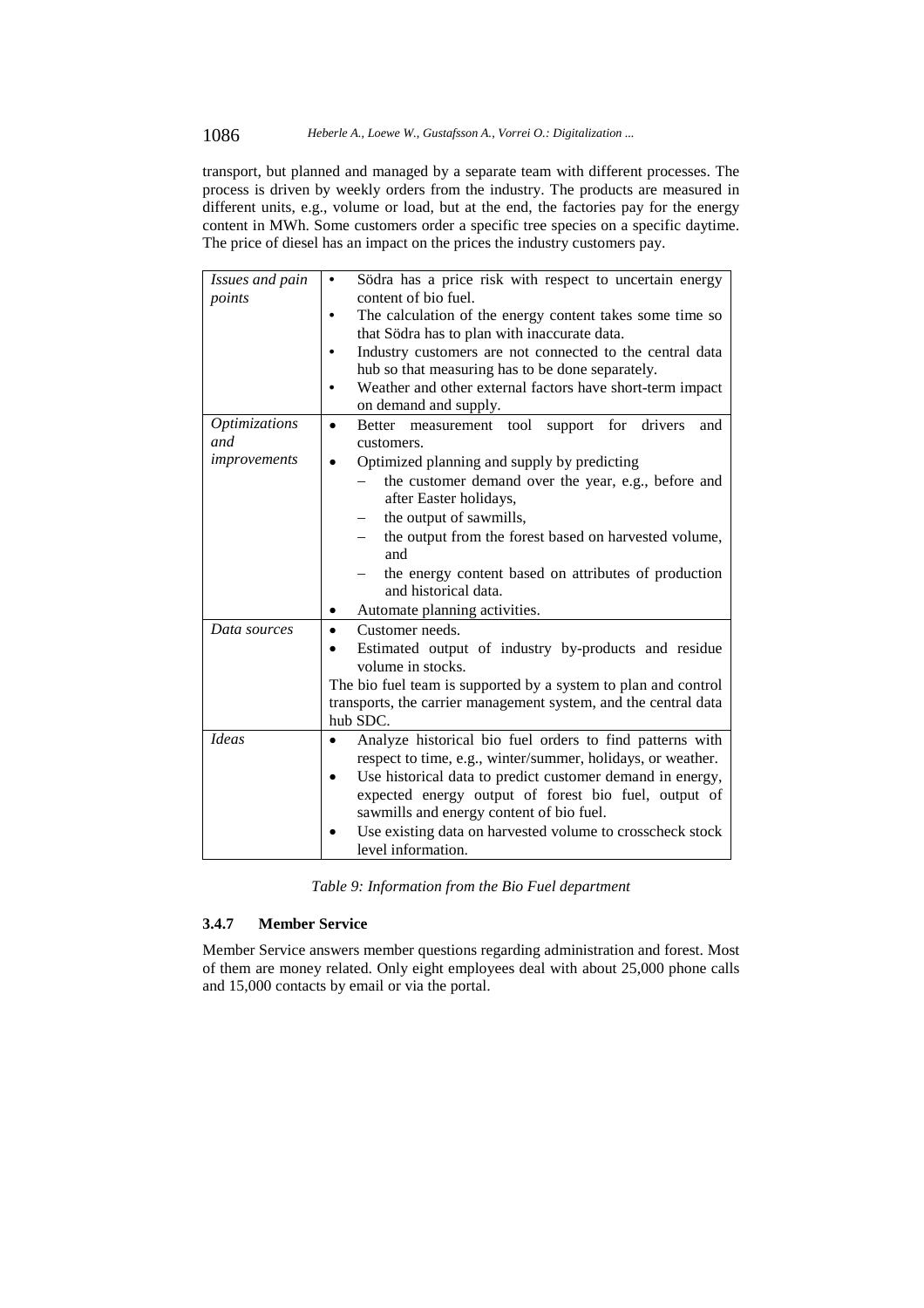| Issues and pain      | $5-10\%$ of the member base data is not up-to-date.                      |
|----------------------|--------------------------------------------------------------------------|
| points               | Inspectors are performing activities that can be done by<br>$\bullet$    |
|                      | the owners themselves.                                                   |
|                      | Usability of portal services.                                            |
| <i>Optimizations</i> | Analysis of customer segments and behavior usable in                     |
| and                  | daily business.                                                          |
| improvements         | Provide better self-services and information sources to the<br>$\bullet$ |
|                      | owners.                                                                  |
|                      | Improve communication channels, e.g., introducing chat                   |
|                      | bots to answer owner questions much faster.                              |
| Data sources         | Official register of property, a register owned by the state.            |
|                      | Address and contact information with consistent updates.                 |
|                      | Own member information.                                                  |
|                      | Analytics information on web portal usage.                               |
| <i>Ideas</i>         | Identify upcoming activities based on existing data and<br>$\bullet$     |
|                      | recommend next steps to the members automatically.                       |
|                      | Provide a map service with improved usability.                           |
|                      | Get a better understanding of the customer groups by                     |
|                      | analyzing the customer data.                                             |

*Table 10: Information from the Member Service department* 

#### **3.4.8 Nature Conservation and Sustainability**

The nature conservation and sustainability team monitors environmental aspects and supports owners in nature conservation tasks. In Sweden there exist different certification systems: the Forest Stewardship Council (FSC) and the Programme for the Endorsement of Forest Certification Schemes (PEFC). Certified forests yield an extra bonus per  $m<sup>3</sup>$  when harvested and sold to Södra.

### **3.4.9 Information from Other Interviews**

The GIS provides services and integrates various data sources with

- background data, e.g., official records on property or addresses and contact information from the tax authorities as well as many open data sources with road or sensing data.
- Data from Södra's business systems, e.g., forestry plans, contracts with owners, data on industry sites or certified owners.

Hence, GIS is the data warehouse for forestry data. One pain point with the GIS is the quality of data, because updates are not incorporated timely and information from the forestry inspectors is missing or is incorrect.

The innovation team thinks about financial services, e.g., optimized tax or loan offers considering the actual forest status, and insurances for the owners. The team sees high potential in using combined information about members, the forest and the market.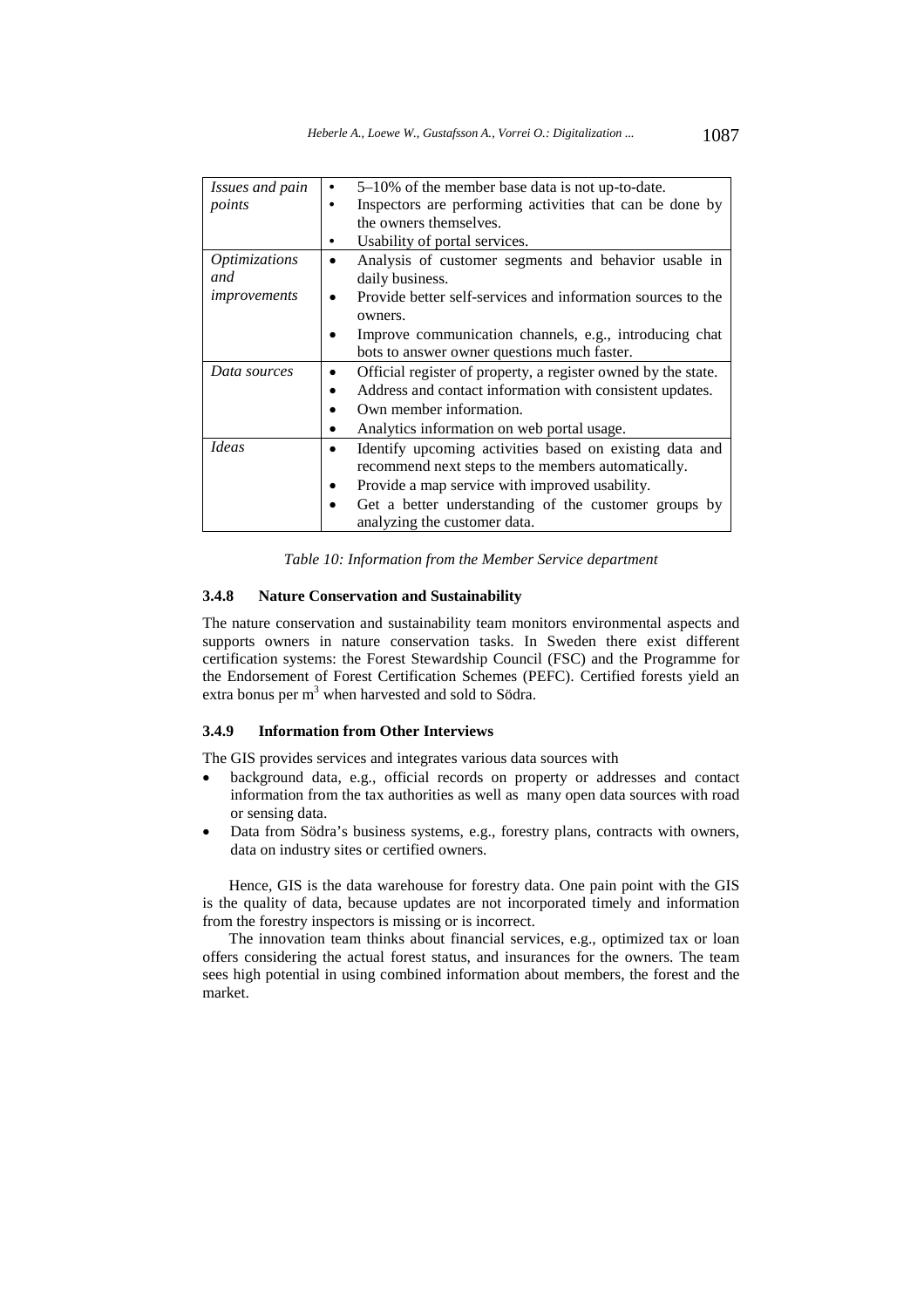| Issues and           | Data was collected the last 20 years without connection to                 |
|----------------------|----------------------------------------------------------------------------|
| pain points          | geo information. So, the data is either not digitally available            |
|                      | or it cannot be related to spots.                                          |
|                      | The relevant spots in the forest are very small.                           |
|                      | Many manual activities to be performed by the experts.                     |
| <b>Optimizations</b> | Better tool support to make the job of the forestry inspector<br>$\bullet$ |
| and                  | more efficient.                                                            |
| improvements         | Provide services to delegate jobs to other, e.g., self-services            |
|                      | for owners to update/collect information.                                  |
|                      | Predict/recognize interesting spots on a site using areal                  |
|                      | images, laser scans, information from the forestry inspector,              |
|                      | the entrepreneur or external sources.                                      |
|                      | Improve the data quality.                                                  |
| Data sources         | Environmental experts, walking through the forest and                      |
|                      | collecting information manually,                                           |
|                      | Forestry inspectors,                                                       |
|                      | Harvesters,                                                                |
|                      | Areal images and laser scans.                                              |
|                      | Interesting data: moisture classes, surface, types of trees, lakes         |
|                      | or water sources, dead woods and instructions for the owners               |
|                      | and the entrepreneurs                                                      |
| <b>Ideas</b>         | Provide information to owners about the benefits from                      |
|                      | saving species / dead woods.                                               |
|                      | Support the forestry inspectors with a checklist to identify               |
|                      | spots with high conservation potential.                                    |
|                      | Analyze the information and documentation quality from                     |
|                      | forestry inspectors.                                                       |

*Table 11: Information from the Nature Conservation and Sustainability department* 

#### **3.5 Resulting Implementation and Research Projects**

In the interviews and in the following discussions, a list of over 50 concrete implementation and research ideas was created. These ideas were different in nature, i.e., they address implementation topics or business models, data or machine learning aspects. Some even require further research together with scientist. We categorized the different ideas in:

- *Data acquisition*, e.g., incorporate road information from the government with timely updates.
- *Data analysis*, e.g., identify relevant attributes to predict volume and quality of a stand to be harvested.
- *Machine Learning*, e.g., use historical data to predict for example customer demand
- *Planning and Simulation*, e.g., incorporate road and weather data to improve production planning.
- *Digital Business*, e.g., develop a marketplace for services, wood and information.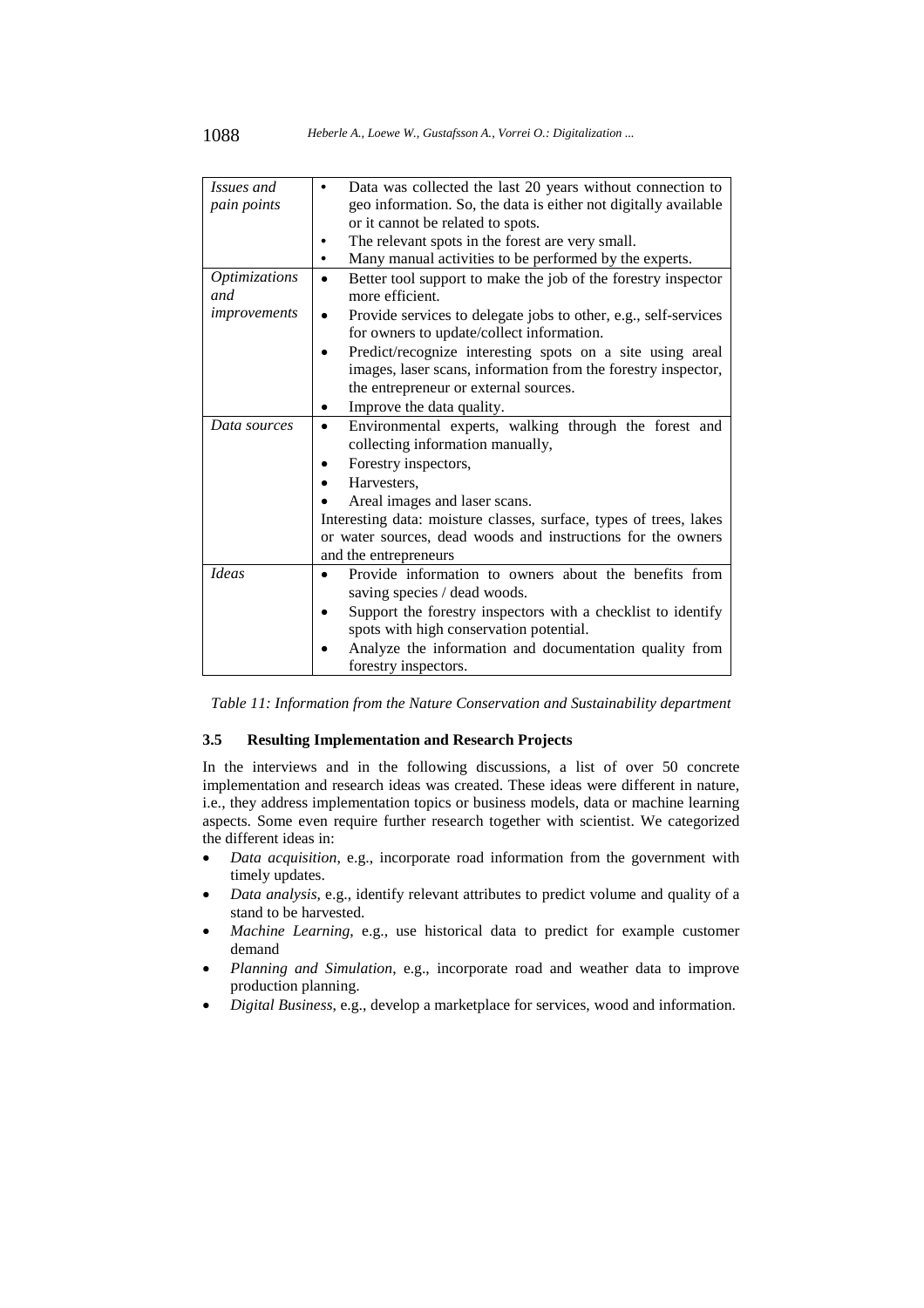(Just) *Implementation*, e.g., provide push messages in the mobile app for the members.

The ideas vary in development effort and business benefit and, during the interview phase, they have neither been prioritized regarding their potential nor have they been estimated regarding their implementation effort. Since one goal of the project was to identify short-, mid- and long-term projects, we had to do further investigations. Thus, in order to collect, prioritize, and estimate the ideas, a workshop was conducted with all internal experts and researchers from university. The format of the workshop considered time restrictions and the number of ideas that had to be assessed.

Goals of the workshop were:

- Agreeing on the statements and identified ideas.
- Providing an initial project portfolio with priorities and an assessment of effort and benefit for each idea/bundle of ideas.
- Bringing in the scientists from university to address topics that require further research.
- Defining sub-teams with one responsible lead to drive the next steps of the implementation.

The ideas were assessed roughly with respect to effort and benefit. The priority of an implementation project depends on actual benefit and effort required to implement a story (idea). Starting with ideas focusing on the highest benefit is not necessarily the best idea. Imagine a story with very high business value but with huge changes in processes because a new business model is introduced. Such a project will take very long and has also a high risk to fail. Smaller projects with smaller benefits and shorter implementation times will lead to quick wins. We recommend to start with the quick wins, where short-term value can be gained and experience in new technologies can be built up at the same time. Mid- and long-term initiatives have to be started early, but have to be broken down to manageable increments with short-term results that can be evaluated. So, following the agile philosophy to develop in increments, providing results early, and adapt the next steps according to the feedback of the stakeholders.

At the end, we had identified several topics to be researched with the university, e.g., working out the eco system model for Södra, estimating the actual situation in an owner's forest based on existing data, simulation of different algorithms/strategies to optimize production and transportation. The different groups in Södra Skog are now aware of ideas in their field and are now breaking the topics down to implementable packages.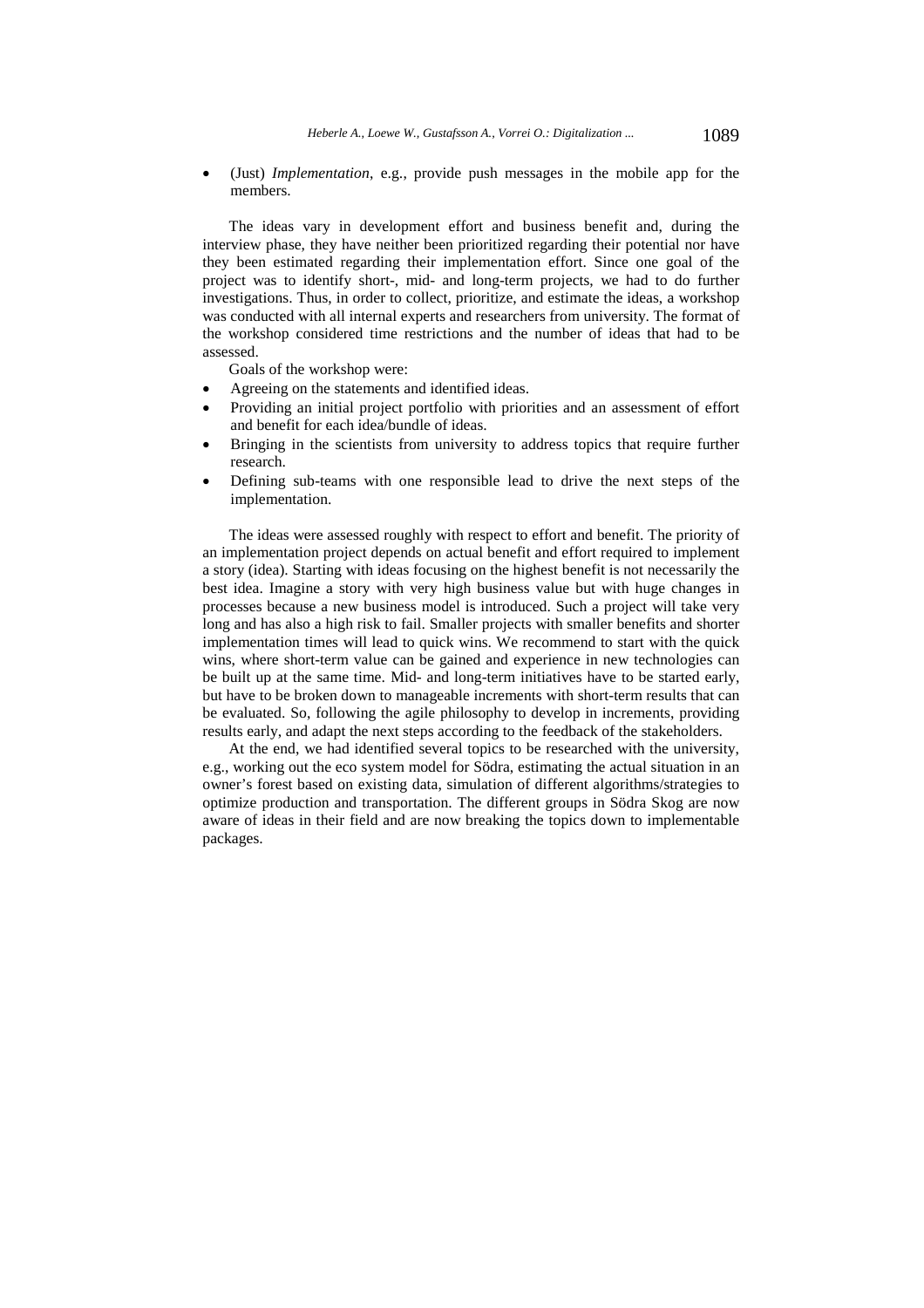

*Figure 2: Assessing the benefit and required effort of projects* 

#### **3.6 Digitization and Digitalization Goals**

As a side effect of the investigations, Södra Skog's digitization and digitalization goals could be formulated, which bridges the gap between the digitalization vision and the concrete project ideas:

- Forest information made available via a mobile device should be better than information available when standing in the forest. This requires a better use of relevant data in a particular context and an improved access to data and functions for the different stakeholders.
- Being smarter, cheaper, faster and providing better quality by automated business processes. This requires digitization of today's manual business processes and the integration of the various IT systems.
- The forest owner should be able to directly decide and conclude their contracts with Södra without the help of an agent. Currently, the forest owner interacts with the forestry inspector (agent) who meets the owner every  $\frac{1}{2}$  years to discuss the operational plan with the owner. Then they decide, face-to-face, on the necessary activities and the Södra services involved.

#### **4 Experiences from the Project**

In the current case, about 50 ideas with different complexity were identified. The experts tend to favor the more complex stories and improvements. But often there exist stepping stones that contribute to the final solution. Implementing the stepping stones first reduces the risk of failure and allows for quick wins. Especially in the context of big data and machine learning, a step-by-step approach makes sense. The following steps describe a standard data science approach, which gives a useful decomposition into smaller and less complex activities that produce useful results much earlier.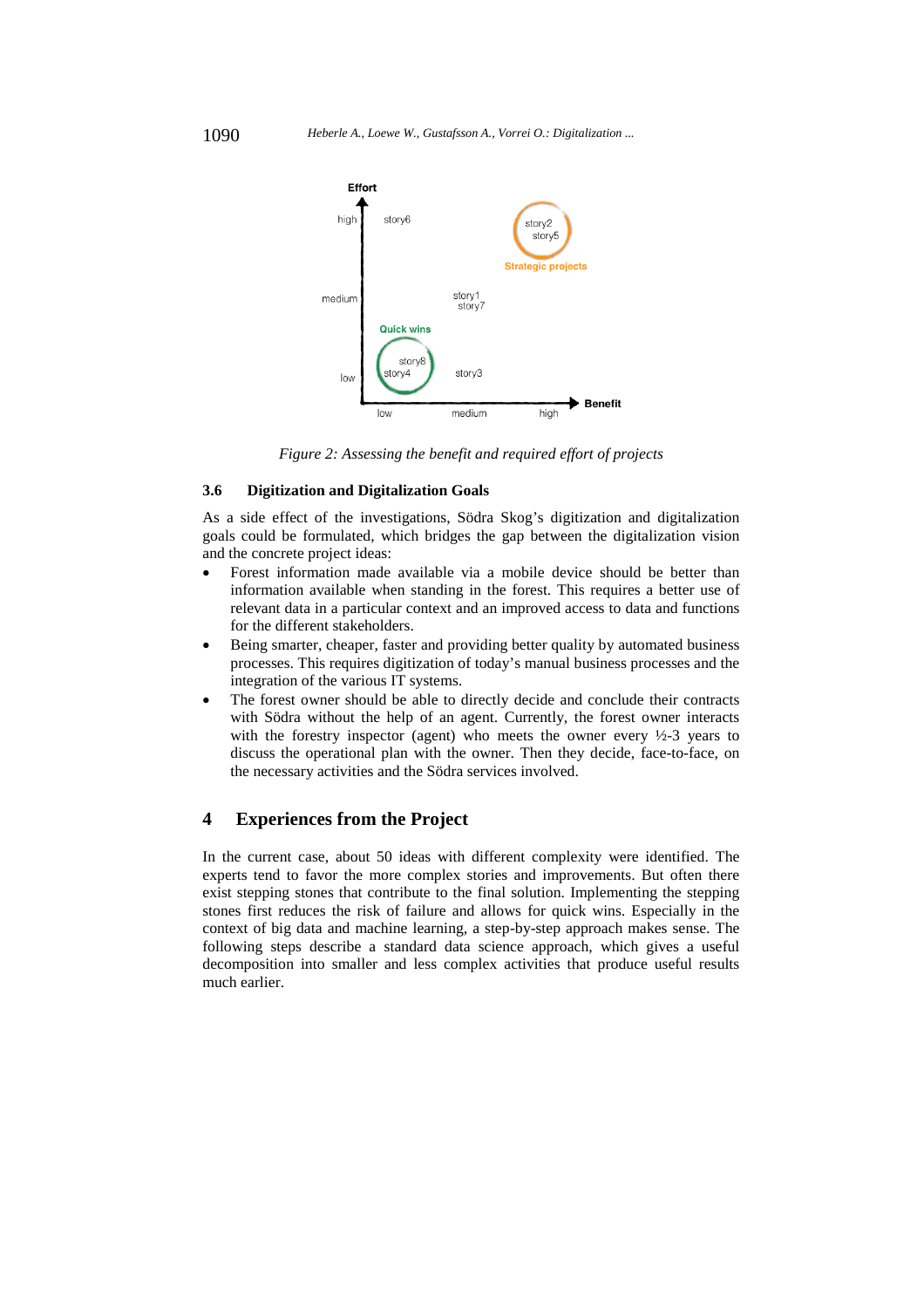- (1) What is the question to be answered?
- (2) What data is available/needed to answer the question/analyze the situation? For instance, analyze historical data and identify relevant attributes with impact on: Harvested wood volume, harvested bio fuel volume, delivered bio fuel volume energy of delivered bio fuel.
- (3) What kind of solution is appropriate? Tapping data sources, visualization for expert analysis, machine learning with Clustering, Classification, Regression, or others? For instance, use historical data to predict customer demand in energy, expected energy output of forest bio fuel, energy content of bio fuel (incorporate weather data).
- (4) How will you measure success?

If one started with the solution in step 3, the implementation project would be quite complex and success could only be checked right at the end. The data science approach produces useful intermediate results early. For example, analyzing data in order to identify characteristics or to find attributes having impact on the estimation of a property does give valuable insights upfront and is a prerequisite to decide for an appropriate big solution.

In order to identify valuable quick wins and to reduce complexity of the implementation projects, it is necessary to open the eyes of the participating experts. We therefore recommend giving an introduction to the following topics in advance:

- Digitization: business process management,
- Digitalization: new business models and technologies,
- Data science.

The interviewer can also support the experts in identifying useful ideas and quick wins directly. This requires, that (s)he has a profound understanding of digitization and digitalization topics. Since appropriate usage of data has huge business potential, experience with data analysis and machine learning is helpful. Expertise in the business domain is of advantage but is not mandatory, because the know-how is available in the company.

Usually, SMEs do not have the experts to run digitalization initiatives in the company. So, external resources are required. Research institutions are a very interesting option: they aren't competitors, they have broad and up-to-date know-how, they are interested in real-life data and applications to have a foundation for their research, and the cost are lower than hiring consulting companies. In the current project, experts from different areas, e.g., software architecture, data visualization, analysis and machine learning, forestry, contributed and are still working on the different topics. On the downside, research institutions have goals (non-profit oriented) and time lines (long-term) that differ from businesses. They are therefore excellent partners in exploration and long term-research efforts but lesser suitable for short-term business critical projects.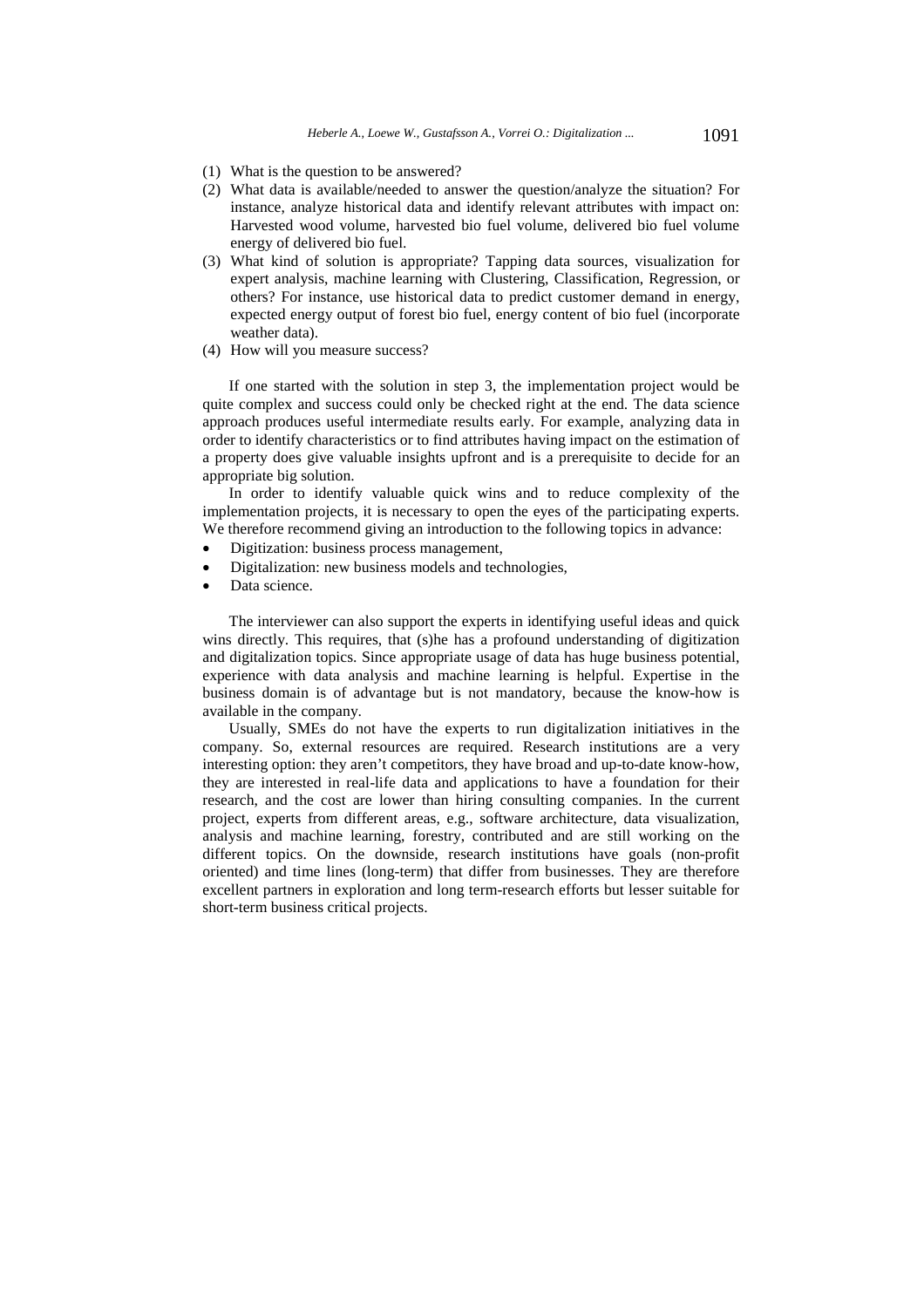## **5 Towards a Standardized Approach**

The case study has shown that digitalization requires an approach that considers the business and the IT perspective. An integrated top-down and bottom-up approach addresses both perspectives: top-down to identify the business potential and bottomup to realize what is technically possible and feasible.

#### **5.1 Steps of the Approach**

The knowledge about existing processes, pain points and threats, and new business opportunities on the one hand and the existing IT resources and technical expertise on the other hand is in the heads of a company's employees. So, in order to identify improvements, valuable new services and new business models and to break that down to concrete implementation projects, the first step is to tap the knowledge by interviewing the experts. Identification of the "right" persons along the value chain is crucial. Moreover, these persons are usually very busy. So, it is quite helpful if a senior manager supports the study and one internal person organizes the meetings and provides the necessary information prior to the interviews.

The interviewer does not need to be an expert in the business but has to have an overview on the processes in the value chain. Since the interviewer controls the progress of the discussion, (s)he has to understand the principles of new digital business models, should know the current and upcoming technological options and should be experienced in process optimization in general. Preferably, the interviewer is an external resource. This avoids being caught in internal discussions and patterns of thinking. Even more important, an outsider is allowed to ask critical questions and can challenge "holy cows".

We recommend the following activities:

- (1) Determine the strategy and vision of the company.
- (2) Define and analyze the current value chain.
- (3) Interview experts from each part of the value chain.
- (4) Document the results of the interviews in a Digitalization Canvas (see 1).
- (5) Review the Digitalization Canvas with selected experts from the company and experts in the different areas.
- (6) Run a workshop with representatives of the different areas:
	- Finalize the Digitalization Canvas.
		- Create the initial version of a portfolio of project ideas (roughly estimated and prioritized).
	- Define sub-teams being responsible to drive the next steps of the implementation.
- (7) Create a final report with necessary actions.

During the interviews, ideas on various abstraction levels might come up. We thus recommend to take this into account and to allow for describing the ideas on different levels of detail. In agile development, user stories, epics, and themes have successfully been used to describe requirements from a user perspective on different levels [Cohn, 04]. This is appropriate to describe many of the ideas. Since we do a bottom-up approach as well, some ideas are more concrete and it is appropriate to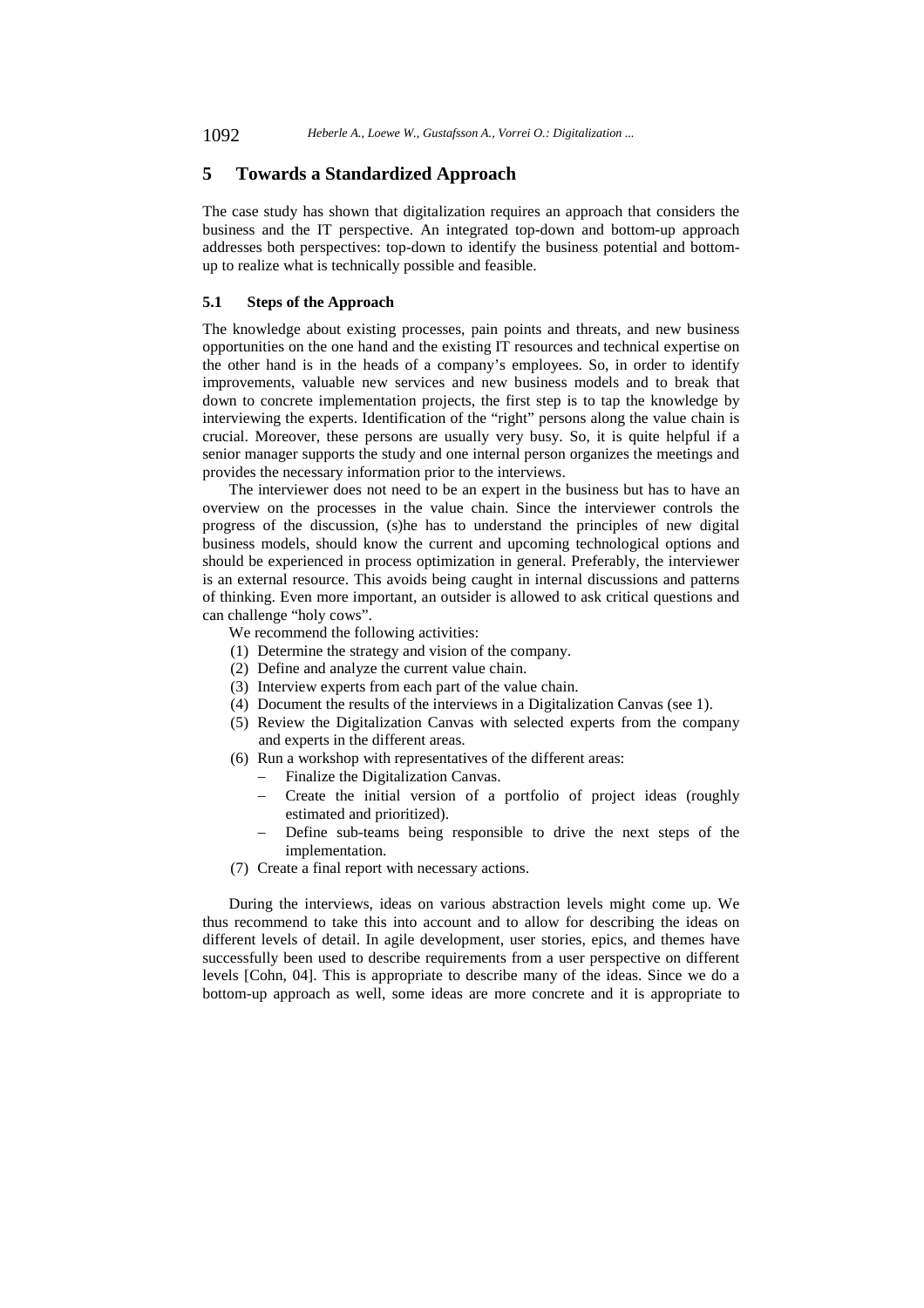specify these ideas as use cases [Cockburn 2000], e.g., according to the UML specification [OMG 2015] so that the specification can be used for implementation. Depending on the detail level, it is a task for the next steps to provide a more detailed specification or to run activities to elaborate the ideas in more detail.

The result of the workshops is documented according to a structure, which we refer to as the *Digitalization Canvas* [cf. Section 5.2]. After the interviews, a preliminary version is created that is then reviewed and extended by the different experts in the company. To bring in independent expertise, preferably, external experts in Big Data and Machine Learning, Software Architecture, and the business domain should review the canvas, as well. Inviting experts from university is an interesting option. Digitalization and the corresponding technologies are currently in the focus of researchers. However, as digitalization is in the focus of many companies it might be difficult to find expert resources.

In a final workshop with all the experts (internal and external), the Digitalization Canvas is finalized. The format and the detailed goals have already been described in [Section 3.5]. At the end, a final report with concrete action items is created to summarize the results.

#### **5.2 Digitalization Canvas**

The Digitalization Canvas [see Figure 3] represents the results of the approach with the focus on digitalization use cases and user stories, their value proposition and their implementation in concrete projects.



*Figure 3: Digitalization Canvas*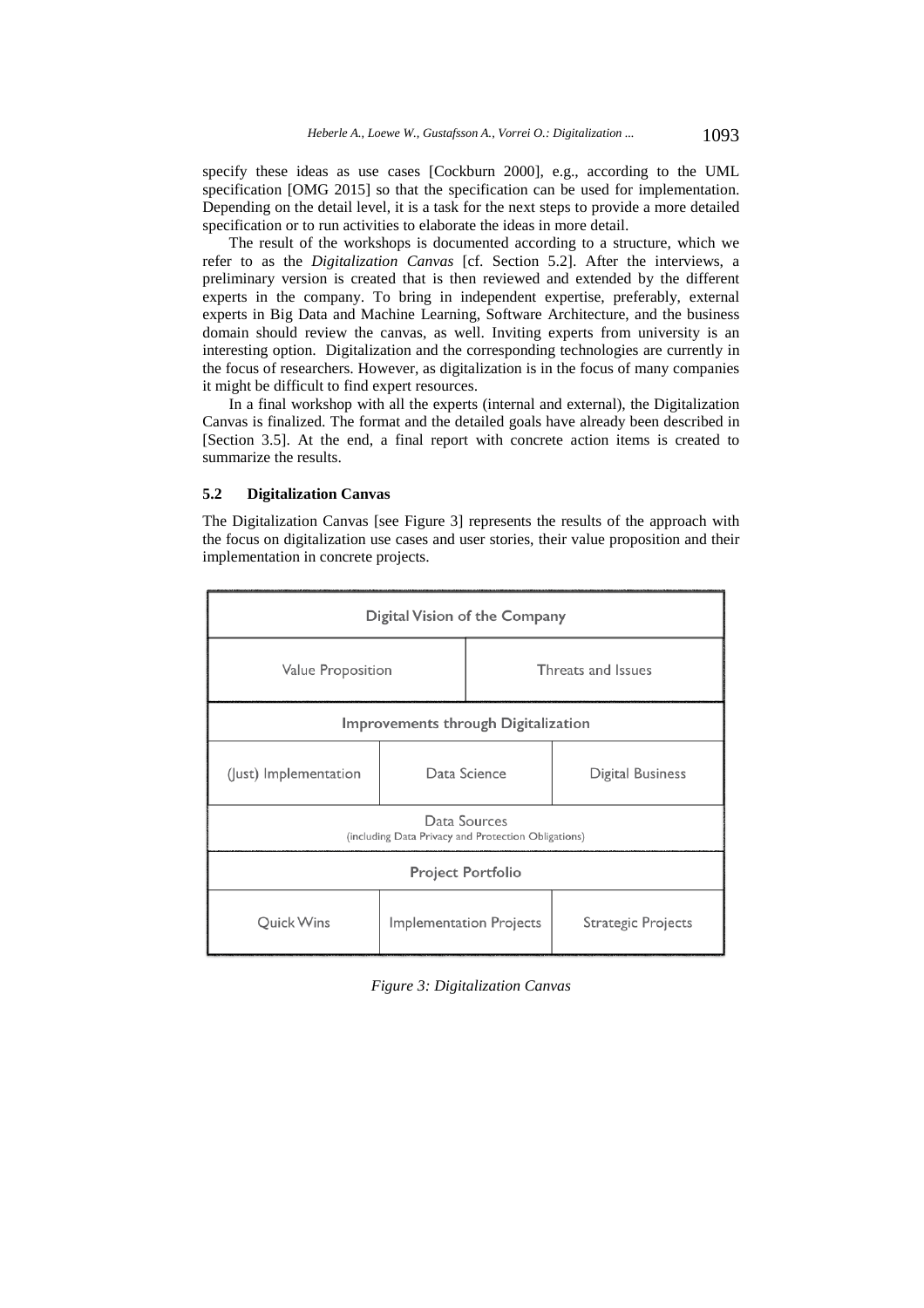The dimensions of the canvas are:

- (1) The business perspective represents an extract of the company's business model with focus on digitalization aspects. If the company defined a business model canvas this provides the relevant input on vision, value proposition, threats and issues.
- (2) Digitalization benefits can be achieved through:
	- a. (just) implementation of useful features
	- b. automation and optimization, e.g. analyze forest pictures to estimate forest state or wood volume instead of visiting a forest and assessing the state by a human or providing self services for customers
	- c. using a data science approach, e.g.
		- (i) Tapping data
		- (ii) Analyzing the quality of a supplier to prefer suppliers providing better quality
		- (iii) Learning from existing data to predict/estimate future aspects
		- (iv) Simulating a process and evaluate improvements before starting an expensive implementation project
		- (v) Using new technologies to produce data and to improve business, e.g., use RFID tags to introduce/improve tracking and tracing
	- d. new digital business models.
- (3) Data Sources are used to improve processes and business. They can be categorized as
	- a. useful/available/accessible (integrated)
	- b. wished, but not available. Perhaps, it is not even known how to get the data.
- (4) The portfolio of prioritized projects to implement the digitalization with rough cost and effort estimates.

The *Improvements through Digitalization* part of the canvas could be structured according to the nature of the use cases. For example, Deil suggests the focus on information & analytics and automation & control, [see Deil 2017], with use case clusters "enhanced situational awareness", "decision analytics", "tracking behavior", "optimized resource consumption", "process optimization", "complex autonomous system", and "remote control" as suggested in [Chui et al. 2010].

## **6 Related Work**

We have discussed most of the related concepts already in the different sections.

The Business Model Canvas was intended to describe all the relevant building blocks of a business model – the key partners, the key activities, and the key resources; the company's value proposition; the customer relationships, channels, and customer segments; the cost structure and the expected value streams [Osterwalder and Pigneur 2010]. The canvas is widely accepted and in particular seems to have replaced the traditional business plan. Although the scope of the Business Model Canvas is different, our Digitalization Canvas has a similar purpose: show all the relevant information of digitalization activities in a structured and visualized model. If a company had already defined a business model canvas, it could be used as the starting point for discussing digitalization activities. Through the investigation of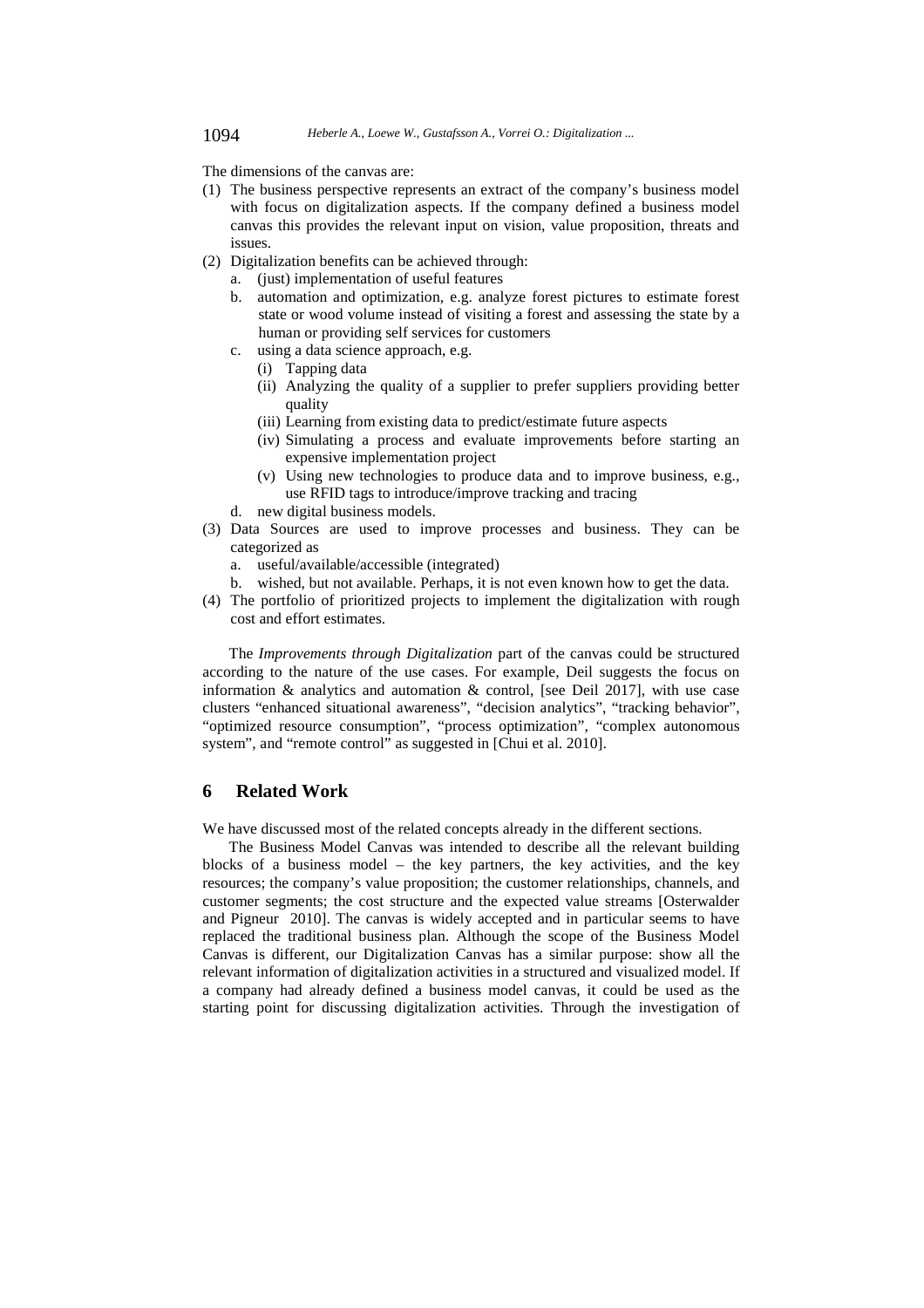digitalization opportunities and projects, new business ideas might come up and cause an update of the business model canvas.

There exist different maturity models for digitalization, e.g. Digital Maturity Model – University of St. Gallen [Back and Backhaus 2016] or the Digital Maturity Model developed by tmforum.org [tmforum, n.d.]. These models usually assess the relevant dimensions for digitalization, i.e. strategy, leadership team, customers, products, culture, people or technology and then derive the maturity level of a company. Such a measurement shows where a company is on the digitalization path, also in comparison to other companies. The results also recommend high-level actions, but they do not propose concrete and detailed activities the company should perform.

Reference architectures for (I)IoT, e.g. the Industrial Internet Reference Architecture (IRA) [IIC 2017], and Industry 4.0, e.g. the Reference Architecture Model 4.0 (RAMI) [DIN 2016], address technical, functional and organizational aspects. They define quite holistic architectures that a company can use to structure its processes and organization as well as its IT application landscape to implement digitalization. But, these models try to be applicable for many industries and companies, so they are quite general and deriving specific actions is difficult or even impossible for a small to medium sized company that lacks the necessary digitalization know-how.

## **7 Conclusion**

In the present paper, we described an approach to start with digitalization in a small to medium sized company. We applied the approach to identify digitalization ideas and opportunities in the forestry industry and used the experiences from that project to improve the initial approach. Although our approach is very pragmatic and focused on gaining as much benefit as possible for the company, we believe it can be used in other companies and industries, as well. The digitalization questionnaire does not contain any question specific to the industry case. It can therefore be reused or adapted to the specific conditions of different industries and companies. The *Digitalization Canvas* together with a project portfolio defines a concrete roadmap to digitalization and summarizes the arguments to apply for the necessary budget. Business as well as implementation topics are addressed. Therefore, the digitalization questionnaire and canvas give a company a jump-start to implement its digitalization vision in concrete projects. The classification of use cases and projects helps to find the right experts and allows for a focused implementation.

From our point of view, the approach is useful to analyze SME businesses and to identify valuable quick wins and more strategic or mid-/long-term project. In addition, during the process new ideas and improvement opportunities can be identified that lead to new project candidates. Furthermore, bringing together the experts from different areas and focusing on the digitalization topic initiates intensive discussions across departments and reveals optimizations that are more global. In the current study, the experts appreciated even the existence of a list of digitalization (and digitization) ideas as a very valuable asset. The skills of the interviewer or consultant are crucial for the success, because (s)he has to winkle out the information and ideas from the heads of the experts.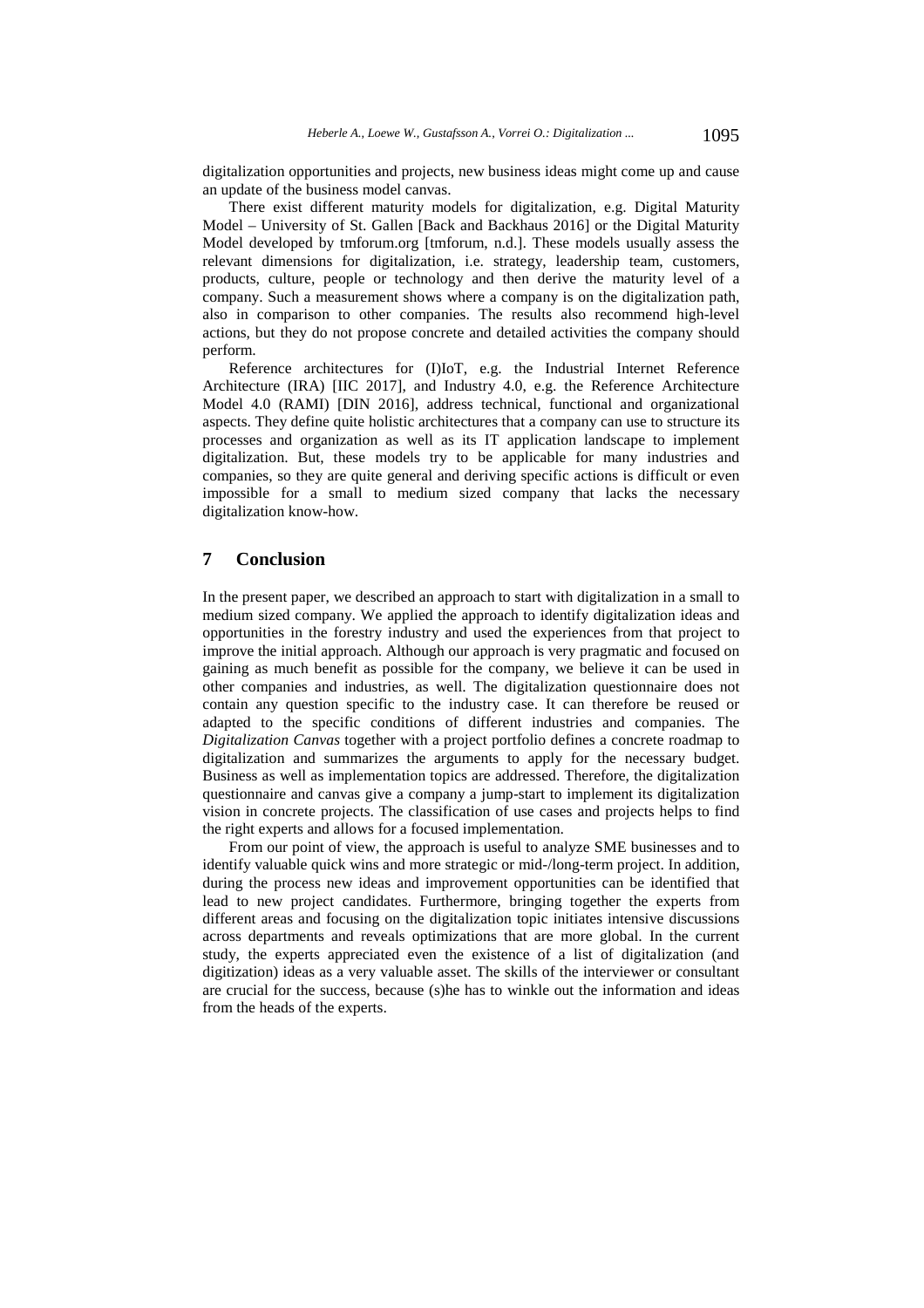1096 *Heberle A., Loewe W., Gustafsson A., Vorrei O.: Digitalization ...*

The next step, the concrete implementation of digitalization projects, requires budget and resources. Support of the senior management is indispensible. In the considered company, some of the ideas would change the business model and would imply new monetization models. The effort to realize such projects is very high and will change the organization with its roles, competences and required knowhow. Hence, beside implementation activities such a digitalization initiative is also a large change management project. Nevertheless, the experts agreed on the need of changes in the current business due to new competitors and known deficiencies in the current processes.

From a scientific perspective, concluding and generalizing from a single case is not adequate. It is therefore necessary to apply the method described above in more case studies in different industries before the claimed benefits can be supported scientifically. This is matter of current and future work.

#### **Acknowledgements**

This work was partially funded by the Linnaeus University Centre "Data Intensive Sciences and Applications", https://lnu.se/disa.

#### **References**

[Back and Backhaus 2016] Back, A., Berghaus, S.: *Digital Maturity & Transformation Studie - Über das Digital Maturity Model*; (2016); retrieved February 6, 2018, from https://aback.iwi.unisg.ch/fileadmin/projects/aback/web/pdf/digitalmaturitymodel\_download\_v 2.0.pdf.

[Chui et al. 2010] Chui, M., Löffler, M., Roberts, R.: *McKinsey Quarterly: The Internet of Things*; (2010); retrieved February 6, 2018, from http://www.mckinsey.com/industries/hightech/our-insights/the-internet-of-things.

[Cockburn 2000] Cockburn, A.: *Writing Effective Use Cases;* Addison-Wesley (2000).

[Cohn 2004] Cohn, M.: *User Stories Applied;* Addison Wesley (2004):.

[Deil 2017] Deil, R.: Industrial IoT in German SME: Utilization Potentials and their Implementation in relevant Industry Sectors; *Master's Thesis*, Karlsruhe (2017).

[DIN 2016] DIN: *DIN SPEC 91345: Reference Architecture Model Industrie 4.0 (RAMI4.0);* Beuth Verlag (2016).

[Gartner 2017a] Gartner Inc.: *Gartner IT Glossary – Digitalization*; (2017); retrieved February 6, 2018, from https://www.gartner.com/it-glossary/digitalization/.

[Gartner 2017b] Gartner Inc.: *Gartner IT Glossary – Digitization*; (2017); retrieved February 6, 2018, from http://www.gartner.com/it-glossary/digitization/

[IIC 2017] Industrial Internet Consortium: *The Industrial Internet of Things Volume G1: Reference Architecture*; (2017); retrieved January 8, 2018, from https://www.iiconsortium.org/IIC\_PUB\_G1\_V1.80\_2017-01-31.pdf.

[Markides 2006] Markides, C.: *The Journal of Product Innovation Management;* (P. D. Association, Ed.) *(2006)*, 19-25.